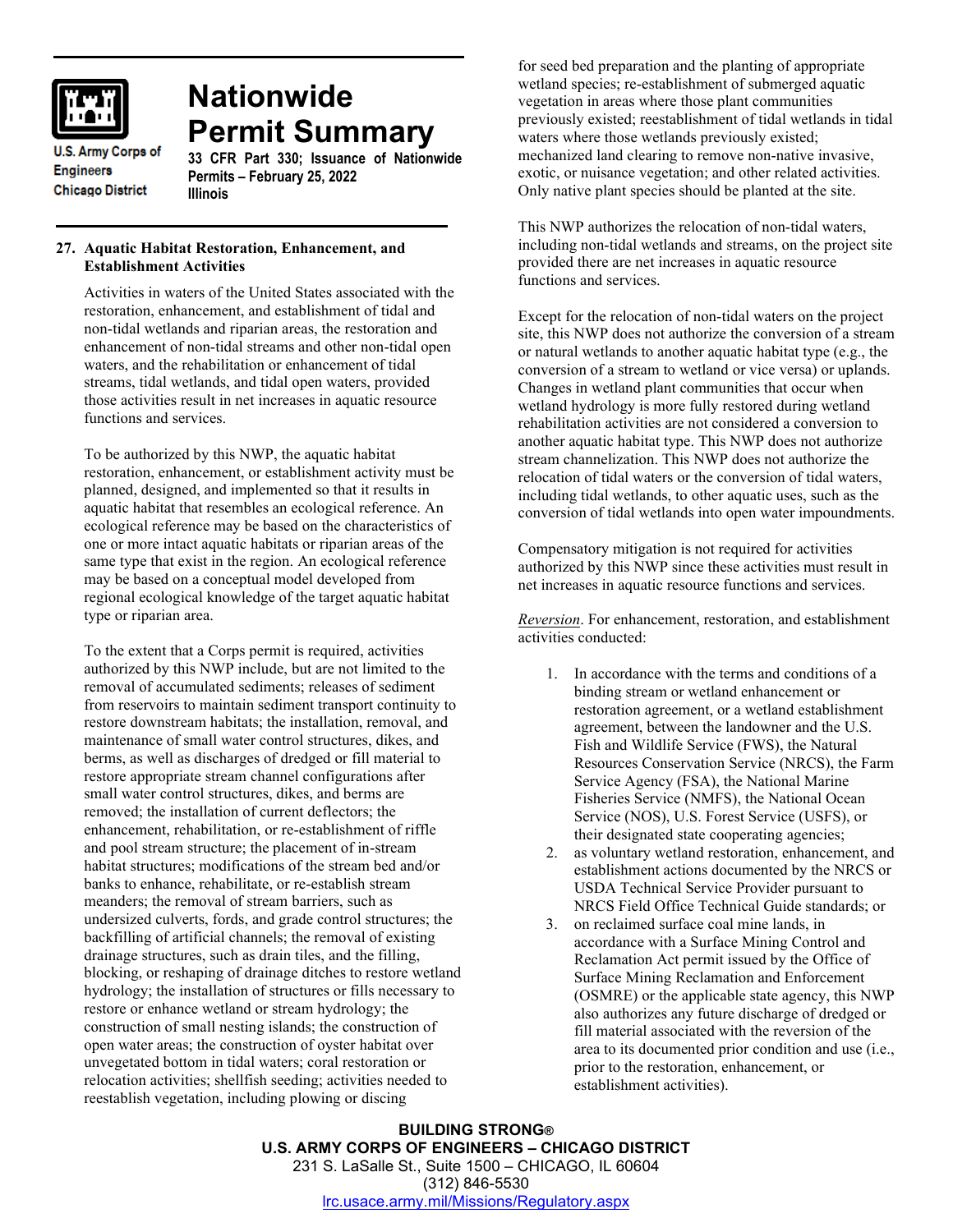The reversion must occur within five years after expiration of a limited term wetland restoration or establishment agreement or permit, and is authorized in these circumstances even if the discharge occurs after this NWP expires.

The five-year reversion limit does not apply to agreements without time limits reached between the landowner and the FWS, NRCS, FSA, NMFS, NOS, USFS, or an appropriate state cooperating agency. This NWP also authorizes discharges of dredged or fill material in waters of the United States for the reversion of wetlands that were restored, enhanced, or established on prior-converted cropland or on uplands, in accordance with a binding agreement between the landowner and NRCS, FSA, FWS, or their designated state cooperating agencies (even though the restoration, enhancement, or establishment activity did not require a section 404 permit). The prior condition will be documented in the original agreement or permit, and the determination of return to prior conditions will be made by the Federal agency or appropriate state agency executing the agreement or permit. Before conducting any reversion activity the permittee or the appropriate Federal or state agency must notify the district engineer and include the documentation of the prior condition. Once an area has reverted to its prior physical condition, it will be subject to whatever the Corps Regulatory requirements are applicable to that type of land at the time. The requirement that the activity results in a net increase in aquatic resource functions and services does not apply to reversion activities meeting the above conditions. Except for the activities described above, this NWP does not authorize any future discharge of dredged or fill material associated with the reversion of the area to its prior condition. In such cases a separate permit would be required for any reversion.

*Reporting*. For those activities that do not require preconstruction notification, the permittee must submit to the district engineer a copy of:

- 1. The binding stream enhancement or restoration agreement or wetland enhancement, restoration, or establishment agreement, or a project description, including project plans and location map;
- 2. the NRCS or USDA Technical Service Provider documentation for the voluntary stream enhancement or restoration action or wetland restoration, enhancement, or establishment action; or
- 3. the SMCRA permit issued by OSMRE or the applicable state agency.

The report must also include information on baseline ecological conditions on the project site, such as a delineation of wetlands, streams, and/or other aquatic habitats. These documents must be submitted to the district engineer at least 30 days prior to commencing activities in waters of the United States authorized by this NWP.

**Notification:** The permittee must submit a pre-construction notification to the district engineer prior to commencing any activity (see general condition 32), except for the following activities:

- 1. Activities conducted on non-Federal public lands and private lands, in accordance with the terms and conditions of a binding stream enhancement or restoration agreement or wetland enhancement, restoration, or establishment agreement between the landowner and the FWS, NRCS, FSA, NMFS, NOS, USFS or their designated state cooperating agencies;
- 2. Activities conducted in accordance with the terms and conditions of a binding coral restoration or relocation agreement between the project proponent and the NMFS or any of its designated state cooperating agencies;
- 3. Voluntary stream or wetland restoration or enhancement action, or wetland establishment action, documented by the NRCS or USDA Technical Service Provider pursuant to NRCS Field Office Technical Guide standards; or
- 4. The reclamation of surface coal mine lands, in accordance with an SMCRA permit issued by the OSMRE or the applicable state agency.

However, the permittee must submit a copy of the appropriate documentation to the district engineer to fulfill the reporting requirement. (Authorities: Sections 10 and 404)

Note: This NWP can be used to authorize compensatory mitigation projects, including mitigation banks and in-lieu fee projects. However, this NWP does not authorize the reversion of an area used for a compensatory mitigation project to its prior condition, since compensatory mitigation is generally intended to be permanent.

### A. **Regional Conditions**

 $\Box$  1. For NWP 12, NWP 57, and NWP 58, pre-construction notification is required in accordance with General Condition 32 for the following activities;

 $\Box$  (a) activities that involve mechanized land clearing in a forested wetland for the utility line right-of-way;

 $\Box$  (b) utility lines placed within, and parallel to or along a jurisdictional stream bed.

 $\Box$  2. For Nationwide Permit 14, all proposed projects that result in the loss of greater than 300 linear feet of streambed located within Waters of the U.S., requires a Pre-Construction Notice in accordance with General Condition No. 32.

 $\Box$  3. Any bank stabilization activity involving a method that protrudes from the bank contours, such as jetties, stream barbs, and/or weirs, will require a pre-construction notification in accordance with General Condition 32.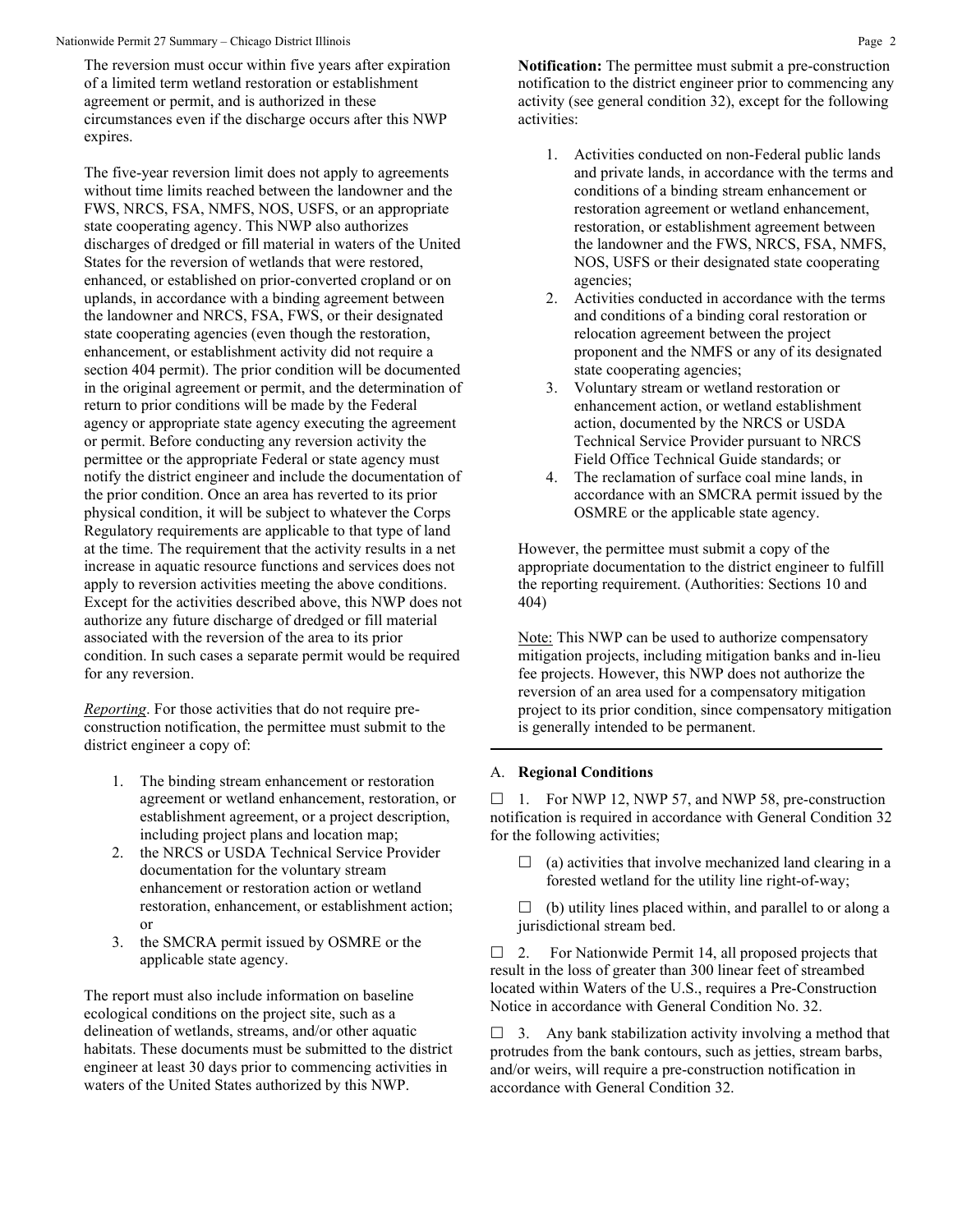## B. **Nationwide Permit General Conditions**

Note: To qualify for NWP authorization, the prospective permittee must comply with the following general conditions, as applicable, in addition to any regional or case-specific conditions imposed by the division engineer or district engineer. Prospective permittees should contact the appropriate Corps district office to determine if regional conditions have been imposed on an NWP. Prospective permittees should also contact the appropriate Corps district office to determine the status of Clean Water Act Section 401 water quality certification and/or Coastal Zone Management Act consistency for an NWP. Every person who may wish to obtain permit authorization under one or more NWPs, or who is currently relying on an existing or prior permit authorization under one or more NWPs, has been and is on notice that all of the provisions of 33 CFR 330.1 through 330.6 apply to every NWP authorization. Note especially 33 CFR 330.5 relating to the modification, suspension, or revocation of any NWP authorization.

## 1. **Navigation**.

 $\Box$  (a) No activity may cause more than a minimal adverse effect on navigation.

 $\Box$  (b) Any safety lights and signals prescribed by the U.S. Coast Guard, through regulations or otherwise, must be installed and maintained at the permittee's expense on authorized facilities in navigable waters of the United States.

 $\Box$  (c) The permittee understands and agrees that, if future operations by the United States require the removal, relocation, or other alteration, of the structure or work herein authorized, or if, in the opinion of the Secretary of the Army or his authorized representative, said structure or work shall cause unreasonable obstruction to the free navigation of the navigable waters, the permittee will be required, upon due notice from the Corps of Engineers, to remove, relocate, or alter the structural work or obstructions caused thereby, without expense to the United States. No claim shall be made against the United States on account of any such removal or alteration.

□ 2. **Aquatic Life Movements.** No activity may substantially disrupt the necessary life cycle movements of those species of aquatic life indigenous to the waterbody, including those species that normally migrate through the area, unless the activity's primary purpose is to impound water. All permanent and temporary crossings of waterbodies shall be suitably culverted, bridged, or otherwise designed and constructed to maintain low flows to sustain the movement of those aquatic species. If a bottomless culvert cannot be used, then the crossing should be designed and constructed to minimize adverse effects to aquatic life movements.

 3. **Spawning Areas**. Activities in spawning areas during spawning seasons must be avoided to the maximum extent practicable. Activities that result in the physical destruction (e.g., through excavation, fill, or downstream smothering by substantial turbidity) of an important spawning area are not authorized.

 4. **Migratory Bird Breeding Areas.** Activities in waters of the United States that serve as breeding areas for migratory birds must be avoided to the maximum extent practicable.

 5. **Shellfish Beds**. No activity may occur in areas of concentrated shellfish populations, unless the activity is directly related to a shellfish harvesting activity authorized by NWPs 4 and 48, or is a shellfish seeding or habitat restoration activity authorized by NWP 27.

 6. **Suitable Material**. No activity may use unsuitable material (e.g., trash, debris, car bodies, asphalt, etc.). Material used for construction or discharged must be free from toxic pollutants in toxic amounts (see section 307 of the Clean Water Act).

 7. **Water Supply Intakes**. No activity may occur in the proximity of a public water supply intake, except where the activity is for the repair or improvement of public water supply intake structures or adjacent bank stabilization.

 8. **Adverse Effects from Impoundments**. If the activity creates an impoundment of water, adverse effects to the aquatic system due to accelerating the passage of water, and/or restricting its flow must be minimized to the maximum extent practicable.

 9. **Management of Water Flows**. To the maximum extent practicable, the pre-construction course, condition, capacity, and location of open waters must be maintained for each activity, including stream channelization, storm water management activities, and temporary and permanent road crossings, except as provided below. The activity must be constructed to withstand expected high flows. The activity must not restrict or impede the passage of normal or high flows, unless the primary purpose of the activity is to impound water or manage high flows. The activity may alter the pre-construction course, condition, capacity, and location of open waters if it benefits the aquatic environment (e.g., stream restoration or relocation activities).

 10. **Fills Within 100-Year Floodplains**. The activity must comply with applicable FEMA-approved state or local floodplain management requirements.

 11. **Equipment**. Heavy equipment working in wetlands or mudflats must be placed on mats, or other measures must be taken to minimize soil disturbance.

 12. **Soil Erosion and Sediment Controls**. Appropriate soil erosion and sediment controls must be used and maintained in effective operating condition during construction, and all exposed soil and other fills, as well as any work below the ordinary high water mark or high tide line, must be permanently stabilized at the earliest practicable date. Permittees are encouraged to perform work within waters of the United States during periods of low-flow or no-flow, or during low tides.

 13. **Removal of Temporary Fills**. Temporary structures must be removed, to the maximum extent practicable, after their use has been discontinued. Temporary fills must be removed in their entirety and the affected areas returned to pre-construction elevations. The affected areas must be revegetated, as appropriate.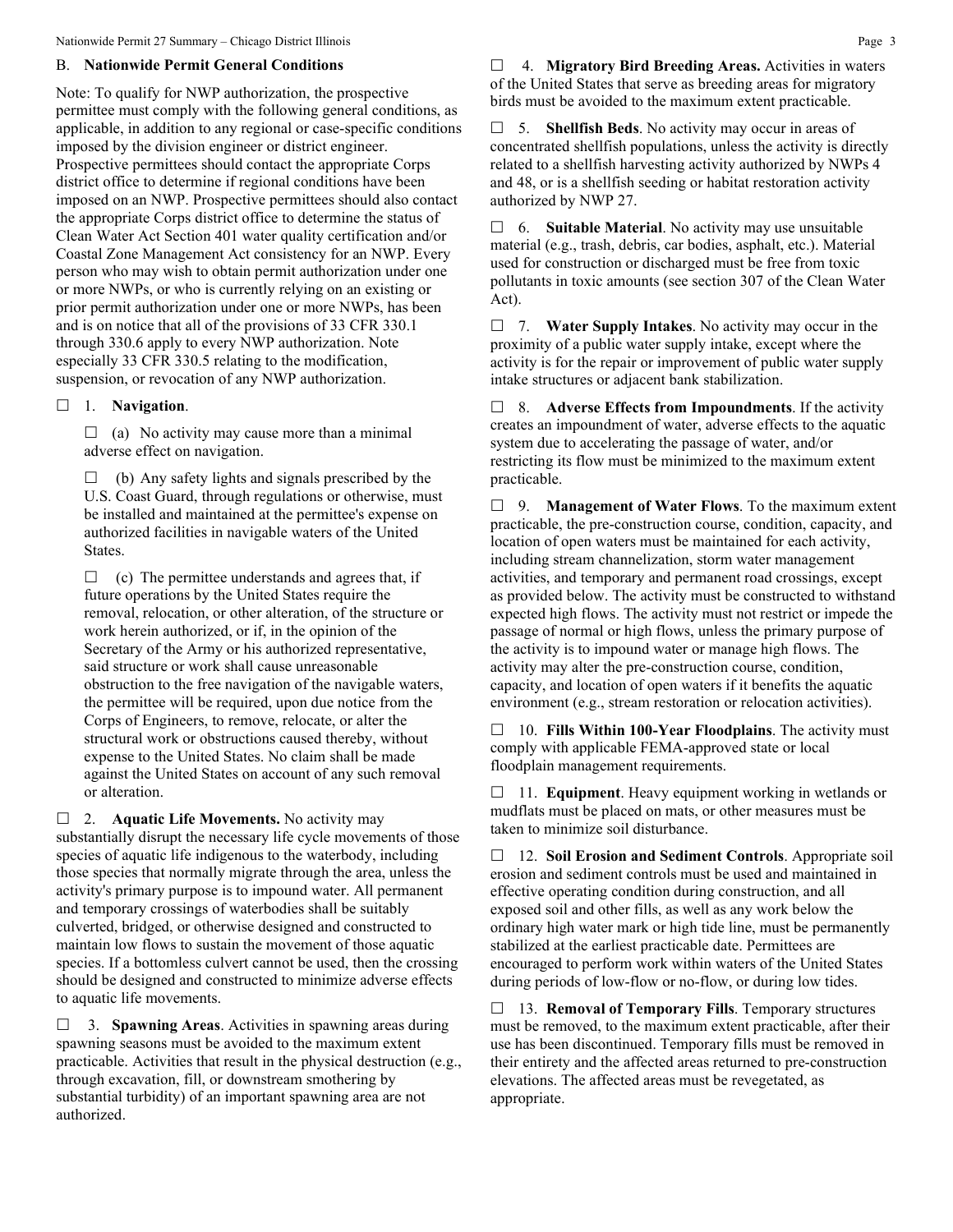#### Nationwide Permit 27 Summary – Chicago District Illinois **Page 4** Alexander Page 4

 14. **Proper Maintenance**. Any authorized structure or fill shall be properly maintained, including maintenance to ensure public safety and compliance with applicable NWP general conditions, as well as any activity-specific conditions added by the district engineer to an NWP authorization.

 15. **Single and Complete Project**. The activity must be a single and complete project. The same NWP cannot be used more than once for the same single and complete project.

## 16. **Wild and Scenic Rivers**.

 $\Box$  (a) No NWP activity may occur in a component of the National Wild and Scenic River System, or in a river officially designated by Congress as a "study river" for possible inclusion in the system while the river is in an official study status, unless the appropriate Federal agency with direct management responsibility for such river, has determined in writing that the proposed activity will not adversely affect the Wild and Scenic River designation or study status.

 $\Box$  (b) If a proposed NWP activity will occur in a component of the National Wild and Scenic River System, or in a river officially designated by Congress as a "study river" for possible inclusion in the system while the river is in an official study status, the permittee must submit a preconstruction notification (see general condition 32). The district engineer will coordinate the PCN with the Federal agency with direct management responsibility for that river. Permittees shall not begin the NWP activity until notified by the district engineer that the Federal agency with direct management responsibility for that river has determined in writing that the proposed NWP activity will not adversely affect the Wild and Scenic River designation or study status.

 $\Box$  (c) Information on Wild and Scenic Rivers may be obtained from the appropriate Federal land management agency responsible for the designated Wild and Scenic River or study river (e.g., National Park Service, U.S. Forest Service, Bureau of Land Management, U.S. Fish and Wildlife Service). Information on these rivers is also available at: http://www.rivers.gov/.

 17. **Tribal Rights**. No activity or its operation may impair reserved tribal rights, including, but not limited to, reserved water rights and treaty fishing and hunting rights.

## 18. **Endangered Species**.

 $\Box$  (a) No activity is authorized under any NWP which is likely to directly or indirectly jeopardize the continued existence of a threatened or endangered species or a species proposed for such designation, as identified under the Federal Endangered Species Act (ESA), or which will directly or indirectly destroy or adversely modify the critical habitat of such species. No activity is authorized under any NWP which "may affect" a listed species or critical habitat, unless ESA section 7 consultation addressing the consequences of the proposed activity on listed species or critical habitat has been completed. See 50 CFR 402.02 for the definition of "effects of the action" for the purposes of ESA section 7 consultation, as well as 50 CFR 402.17, which provides further explanation under ESA section 7 regarding "activities that are reasonably

certain to occur" and "consequences caused by the proposed action."

 $\Box$  (b) Federal agencies should follow their own procedures for complying with the requirements of the ESA (see 33 CFR 330.4 $(f)(1)$ ). If pre-construction notification is required for the proposed activity, the Federal permittee must provide the district engineer with the appropriate documentation to demonstrate compliance with those requirements. The district engineer will verify that the appropriate documentation has been submitted. If the appropriate documentation has not been submitted, additional ESA section 7 consultation may be necessary for the activity and the respective federal agency would be responsible for fulfilling its obligation under section 7 of the ESA.

 $\Box$  (c) Non-federal permittees must submit a preconstruction notification to the district engineer if any listed species (or species proposed for listing) or designated critical habitat (or critical habitat proposed such designation) might be affected or is in the vicinity of the activity, or if the activity is located in designated critical habitat or critical habitat proposed for such designation, and shall not begin work on the activity until notified by the district engineer that the requirements of the ESA have been satisfied and that the activity is authorized. For activities that might affect Federally-listed endangered or threatened species (or species proposed for listing) or designated critical habitat (or critical habitat proposed for such designation), the pre-construction notification must include the name(s) of the endangered or threatened species (or species proposed for listing) that might be affected by the proposed activity or that utilize the designated critical habitat (or critical habitat proposed for such designation) that might be affected by the proposed activity. The district engineer will determine whether the proposed activity "may affect" or will have "no effect" to listed species and designated critical habitat and will notify the non-Federal applicant of the Corps' determination within 45 days of receipt of a complete preconstruction notification. For activities where the non-Federal applicant has identified listed species (or species proposed for listing) or designated critical habitat (or critical habitat proposed for such designation) that might be affected or is in the vicinity of the activity, and has so notified the Corps, the applicant shall not begin work until the Corps has provided notification that the proposed activity will have "no effect" on listed species (or species proposed for listing or designated critical habitat (or critical habitat proposed for such designation), or until ESA section 7 consultation or conference has been completed. If the non-Federal applicant has not heard back from the Corps within 45 days, the applicant must still wait for notification from the Corps.

 $\Box$  (d) As a result of formal or informal consultation with the FWS or NMFS the district engineer may add species-specific permit conditions to the NWPs.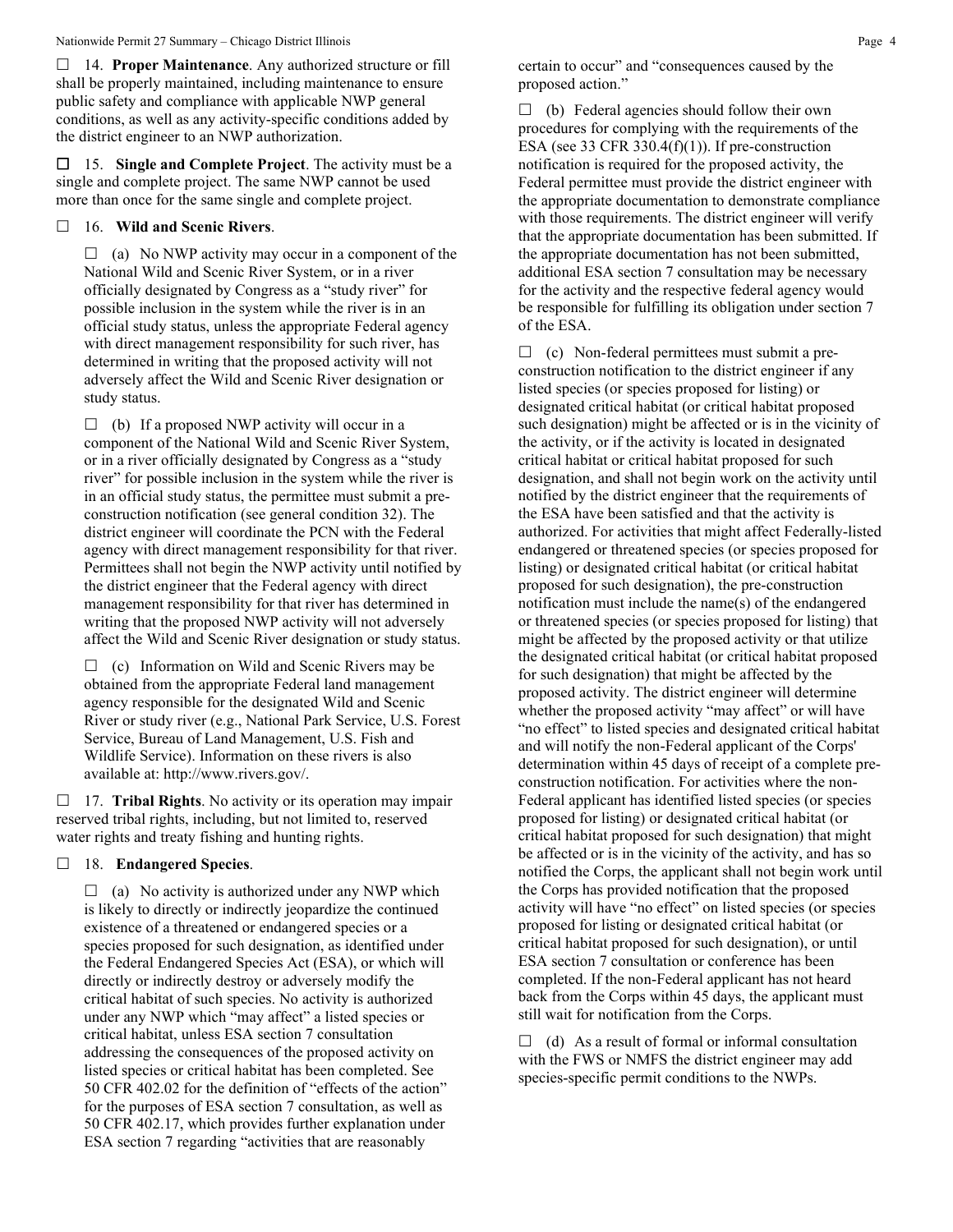$\Box$  (e) Authorization of an activity by an NWP does not authorize the "take" of a threatened or endangered species as defined under the ESA. In the absence of separate authorization (e.g., an ESA Section 10 Permit, a Biological Opinion with "incidental take" provisions, etc.) from the FWS or the NMFS, the Endangered Species Act prohibits any person subject to the jurisdiction of the United States to take a listed species, where "take" means to harass, harm, pursue, hunt, shoot, wound, kill, trap, capture, or collect, or to attempt to engage in any such conduct. The word "harm" in the definition of "take" means an act which actually kills or injures wildlife. Such an act may include significant habitat modification or degradation where it actually kills or injures wildlife by significantly impairing essential behavioral patterns, including breeding, feeding or sheltering.

 $\Box$  (f) If the non-federal permittee has a valid ESA section  $10(a)(1)(B)$  incidental take permit with an approved Habitat Conservation Plan for a project or a group of projects that includes the proposed NWP activity, the non-federal applicant should provide a copy of that ESA section  $10(a)(1)(B)$  permit with the PCN required by paragraph (c) of this general condition. The district engineer will coordinate with the agency that issued the ESA section  $10(a)(1)(B)$  permit to determine whether the proposed NWP activity and the associated incidental take were considered in the internal ESA section 7 consultation conducted for the ESA section  $10(a)(1)(B)$  permit. If that coordination results in concurrence from the agency that the proposed NWP activity and the associated incidental take were considered in the internal ESA section 7 consultation for the ESA section  $10(a)(1)(B)$  permit, the district engineer does not need to conduct a separate ESA section 7 consultation for the proposed NWP activity. The district engineer will notify the non-federal applicant within 45 days of receipt of a complete pre-construction notification whether the ESA section  $10(a)(1)(B)$  permit covers the proposed NWP activity or whether additional ESA section 7 consultation is required.

 $\Box$  (g) Information on the location of threatened and endangered species and their critical habitat can be obtained directly from the offices of the FWS and NMFS or their world wide web pages at http://www.fws.gov/ or http://www.fws.gov/ipac and

http://www.nmfs.noaa.gov/pr/species/esa/ respectively.

 19. **Migratory Birds and Bald and Golden Eagles**. The permittee is responsible for ensuring that an action authorized by NWP complies with the Migratory Bird Treaty Act and the Bald and Golden Eagle Protection Act. The permittee is responsible for contacting the appropriate local office of the U.S. Fish and Wildlife Service to determine what measures, if any, are necessary or appropriate to reduce adverse effects to migratory birds or eagles, including whether "incidental take" permits are necessary and available under the Migratory Bird Treaty Act or Bald and Golden Eagle Protection Act for a particular activity.

## 20. **Historic Properties**.

 $\Box$  (a) No activity is authorized under any NWP which may have the potential to cause effects to properties listed, or eligible for listing, in the National Register of

Historic Places until the requirements of Section 106 of the National Historic Preservation Act (NHPA) have been satisfied.

 $\Box$  (b) Federal permittees should follow their own procedures for complying with the requirements of section 106 of the National Historic Preservation Act (see 33 CFR 330.4(g)(1)). If pre-construction notification is required for the proposed NWP activity, the Federal permittee must provide the district engineer with the appropriate documentation to demonstrate compliance with those requirements. The district engineer will verify that the appropriate documentation has been submitted. If the appropriate documentation is not submitted, then additional consultation under section 106 may be necessary. The respective federal agency is responsible for fulfilling its obligation to comply with section 106.

 $\Box$  (c) Non-federal permittees must submit a preconstruction notification to the district engineer if the NWP activity might have the potential to cause effects to any historic properties listed on, determined to be eligible for listing on, or potentially eligible for listing on the National Register of Historic Places, including previously unidentified properties. For such activities, the preconstruction notification must state which historic properties might have the potential to be affected by the proposed NWP activity or include a vicinity map indicating the location of the historic properties or the potential for the presence of historic properties. Assistance regarding information on the location of, or potential for, the presence of historic properties can be sought from the State Historic Preservation Officer, Tribal Historic Preservation Officer, or designated tribal representative, as appropriate, and the National Register of Historic Places (see 33 CFR 330.4(g)). When reviewing pre-construction notifications, district engineers will comply with the current procedures for addressing the requirements of section 106 of the National Historic Preservation Act. The district engineer shall make a reasonable and good faith effort to carry out appropriate identification efforts commensurate with potential impacts, which may include background research, consultation, oral history interviews, sample field investigation, and/or field survey. Based on the information submitted in the PCN and these identification efforts, the district engineer shall determine whether the proposed NWP activity has the potential to cause effects on the historic properties. Section 106 consultation is not required when the district engineer determines that the activity does not have the potential to cause effects on historic properties (see 36 CFR 800.3(a)). Section 106 consultation is required when the district engineer determines that the activity has the potential to cause effects on historic properties. The district engineer will conduct consultation with consulting parties identified under 36 CFR 800.2(c) when he or she makes any of the following effect determinations for the purposes of section 106 of the NHPA: No historic properties affected, no adverse effect, or adverse effect.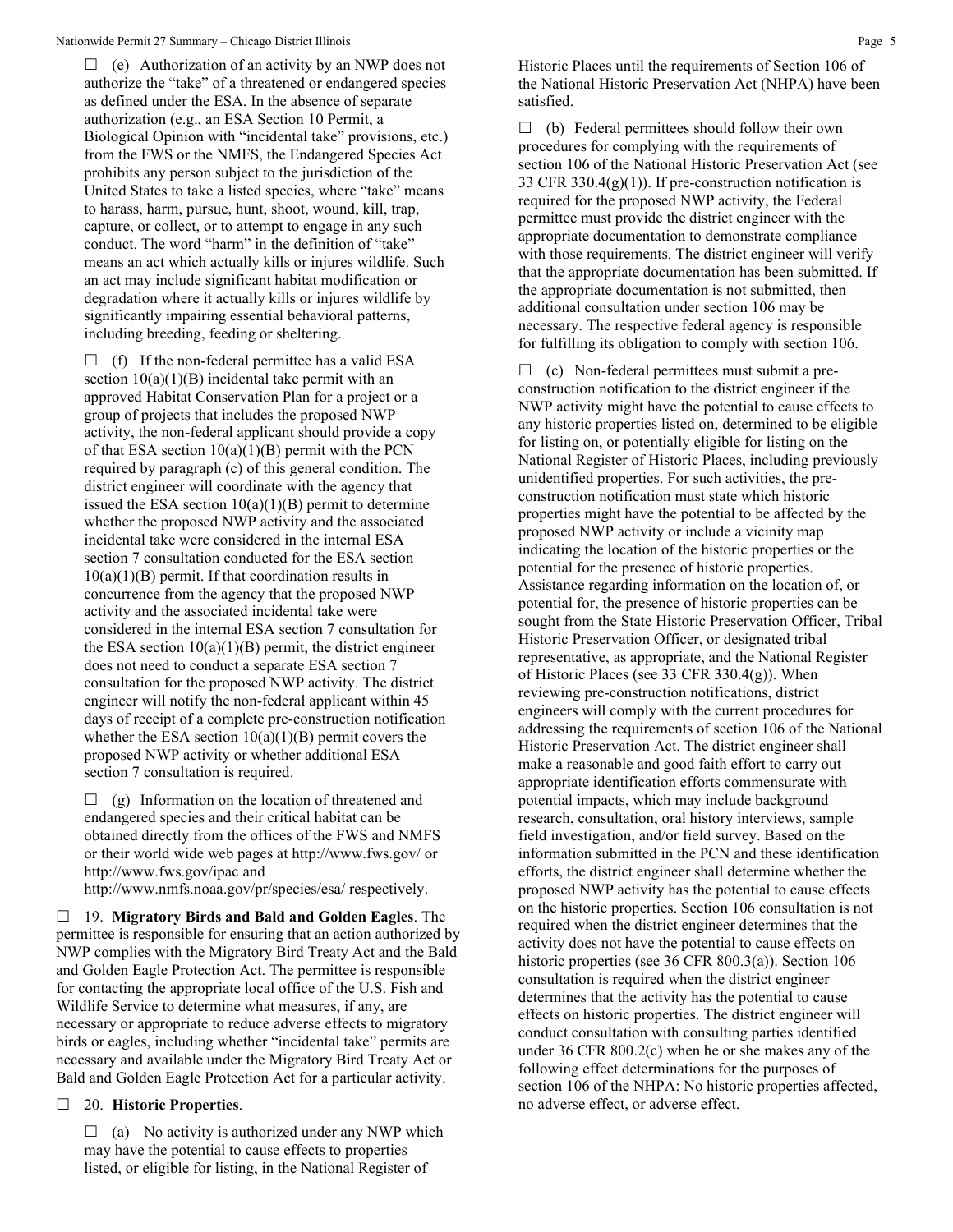$\Box$  (d) Where the non-Federal applicant has identified historic properties on which the proposed NWP activity might have the potential to cause effects and has so notified the Corps, the non-Federal applicant shall not begin the activity until notified by the district engineer either that the activity has no potential to cause effects to historic properties or that NHPA section 106 consultation has been completed. For non-federal permittees, the district engineer will notify the prospective permittee within 45 days of receipt of a complete pre-construction notification whether NHPA section 106 consultation is required. If NHPA section 106 consultation is required, the district engineer will notify the non-Federal applicant that he or she cannot begin the activity until section 106 consultation is completed. If the non-Federal applicant has not heard back from the Corps within 45 days, the applicant must still wait for notification from the Corps..

 $\Box$  (e) Prospective permittees should be aware that section 110k of the NHPA (54 U.S.C. 306113) prevents the Corps from granting a permit or other assistance to an applicant who, with intent to avoid the requirements of section 106 of the NHPA, has intentionally significantly adversely affected a historic property to which the permit would relate, or having legal power to prevent it, allowed such significant adverse effect to occur, unless the Corps, after consultation with the Advisory Council on Historic Preservation (ACHP), determines that circumstances justify granting such assistance despite the adverse effect created or permitted by the applicant. If circumstances justify granting the assistance, the Corps is required to notify the ACHP and provide documentation specifying the circumstances, the degree of damage to the integrity of any historic properties affected, and proposed mitigation. This documentation must include any views obtained from the applicant, SHPO/THPO, appropriate Indian tribes if the undertaking occurs on or affects historic properties on tribal lands or affects properties of interest to those tribes, and other parties known to have a legitimate interest in the impacts to the permitted activity on historic properties.

 21. **Discovery of Previously Unknown Remains and Artifacts**. Permittees that discover any previously unknown historic, cultural or archeological remains and artifacts while accomplishing the activity authorized by NWP, they must immediately notify the district engineer of what they have found, and to the maximum extent practicable, avoid construction activities that may affect the remains and artifacts until the required coordination has been completed. The district engineer will initiate the Federal, Tribal, and state coordination required to determine if the items or remains warrant a recovery effort or if the site is eligible for listing in the National Register of Historic Places.

 **22. Designated Critical Resource Waters**. Critical resource waters include, NOAA-managed marine sanctuaries and marine monuments, and National Estuarine Research Reserves. The district engineer may designate, after notice and opportunity for public comment, additional waters officially designated by a state as having particular environmental or ecological significance, such as outstanding national resource waters or state natural heritage sites. The district engineer may

 $\Box$  (a) Discharges of dredged or fill material into waters of the United States are not authorized by NWPs 7, 12, 14, 16, 17, 21, 29, 31, 35, 39, 40, 42, 43, 44, 49, 50, 51, 52, 57, and 58 for any activity within, or directly affecting, critical resource waters, including wetlands adjacent to such waters.

 $\Box$  (b) For NWPs 3, 8, 10, 13, 15, 18, 19, 22, 23, 25, 27, 28, 30, 33, 34, 36, 37, 38, and 54, notification is required in accordance with general condition 32, for any activity proposed by permittees in the designated critical resource waters including wetlands adjacent to those waters. The district engineer may authorize activities under these NWPs only after she or he determines that the impacts to the critical resource waters will be no more than minimal.

 **23. Mitigation**. The district engineer will consider the following factors when determining appropriate and practicable mitigation necessary to ensure that the individual and cumulative adverse environmental effects are no more than minimal:

 $\Box$  (a) The activity must be designed and constructed to avoid and minimize adverse effects, both temporary and permanent, to waters of the United States to the maximum extent practicable at the project site (i.e., on site).

 $\Box$  (b) Mitigation in all its forms (avoiding, minimizing, rectifying, reducing, or compensating for resource losses) will be required to the extent necessary to ensure that the individual and cumulative adverse environmental effects are no more than minimal.

 $\Box$  (c) Compensatory mitigation at a minimum one-forone ratio will be required for all wetland losses that exceed 1/10-acre and require pre-construction notification, unless the district engineer determines in writing that either some other form of mitigation would be more environmentally appropriate or the adverse environmental effects of the proposed activity are no more than minimal, and provides an activity-specific waiver of this requirement. For wetland losses of 1/10 acre or less that require pre-construction notification, the district engineer may determine on a case-by-case basis that compensatory mitigation is required to ensure that the activity results in only minimal adverse environmental effects.

 $\Box$  (d) Compensatory mitigation at a minimum one-forone ratio will be required for all losses of stream bed that exceed 3/100-acre and require pre-construction notification, unless the district engineer determines in writing that either some other form of mitigation would be more environmentally appropriate or the adverse environmental effects of the proposed activity are no more than minimal, and provides an activity-specific waiver of this requirement. This compensatory mitigation requirement may be satisfied through the restoration or enhancement of riparian areas next to streams in accordance with paragraph (e) of this general condition.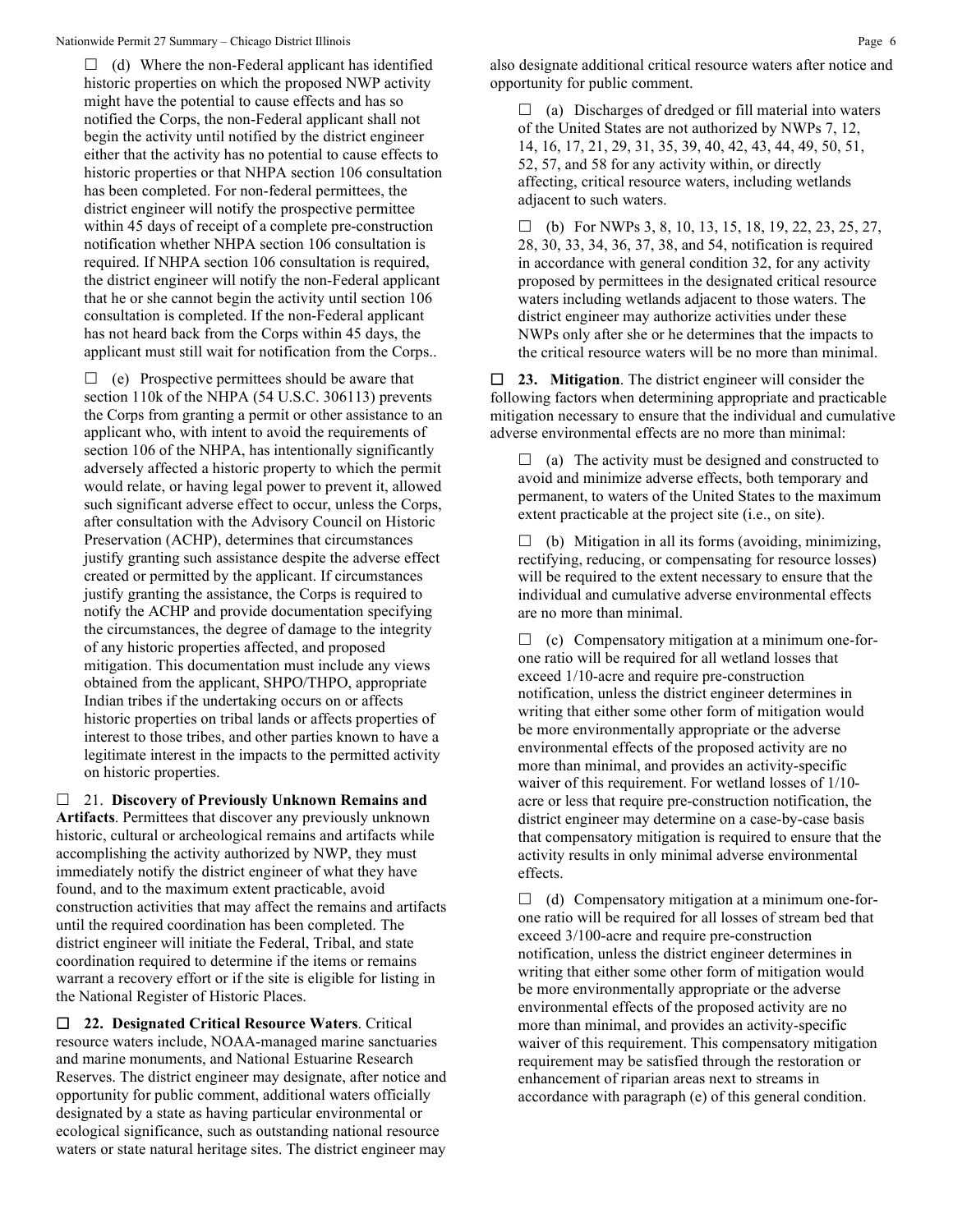For losses of stream bed of 3/100-acre or less that require pre-construction notification, the district engineer may determine on a case-by-case basis that compensatory mitigation is required to ensure that the activity results in only minimal adverse environmental effects. Compensatory mitigation for losses of streams should be provided, if practicable, through stream rehabilitation, enhancement, or preservation, since streams are difficultto-replace resources (see  $33$  CFR  $332.3(e)(3)$ ).

 $\Box$  (e) Compensatory mitigation plans for NWP activities in or near streams or other open waters will normally include a requirement for the restoration or enhancement, maintenance, and legal protection (e.g., conservation easements) of riparian areas next to open waters. In some cases, the restoration or maintenance/protection of riparian areas may be the only compensatory mitigation required. If restoring riparian areas involves planting vegetation, only native species should be planted. The width of the required riparian area will address documented water quality or aquatic habitat loss concerns. Normally, the riparian area will be 25 to 50 feet wide on each side of the stream, but the district engineer may require slightly wider riparian areas to address documented water quality or habitat loss concerns. If it is not possible to restore or maintain/protect a riparian area on both sides of a stream, or if the waterbody is a lake or coastal waters, then restoring or maintaining/protecting a riparian area along a single bank or shoreline may be sufficient.

Where both wetlands and open waters exist on the project site, the district engineer will determine the appropriate compensatory mitigation (e.g., riparian areas and/or wetlands compensation) based on what is best for the aquatic environment on a watershed basis. In cases where riparian areas are determined to be the most appropriate form of minimization or compensatory mitigation, the district engineer may waive or reduce the requirement to provide wetland compensatory mitigation for wetland losses.

 $\Box$  (f) Compensatory mitigation projects provided to offset losses of aquatic resources must comply with the applicable provisions of 33 CFR part 332.

 $\Box$  (1) The prospective permittee is responsible for proposing an appropriate compensatory mitigation option if compensatory mitigation is necessary to ensure that the activity results in no more than minimal adverse environmental effects. For the NWPs, the preferred mechanism for providing compensatory mitigation is mitigation bank credits or in-lieu fee program credits (see 33 CFR 332.3(b)(2) and (3)). However, if an appropriate number and type of mitigation bank or in-lieu credits are not available at the time the PCN is submitted to the district engineer, the district engineer may approve the use of permittee-responsible mitigation.

 $\Box$  (2) The amount of compensatory mitigation required by the district engineer must be sufficient to ensure that the authorized activity results in no more than minimal individual and cumulative adverse environmental effects (see 33 CFR 330.1(e)(3)). (See also 33 CFR 332.3(f).)

 $\Box$  (3) Since the likelihood of success is greater and the impacts to potentially valuable uplands are reduced, aquatic resource restoration should be the first compensatory mitigation option considered for permittee-responsible mitigation.

 $\Box$  (4) If permittee-responsible mitigation is the proposed option, the prospective permittee is responsible for submitting a mitigation plan. A conceptual or detailed mitigation plan may be used by the district engineer to make the decision on the NWP verification request, but a final mitigation plan that addresses the applicable requirements of 33 CFR  $332.4(c)(2)$  through (14) must be approved by the district engineer before the permittee begins work in waters of the United States, unless the district engineer determines that prior approval of the final mitigation plan is not practicable or not necessary to ensure timely completion of the required compensatory mitigation (see 33 CFR 332.3(k)(3)).

 $\Box$  (5) If mitigation bank or in-lieu fee program credits are the proposed option, the mitigation plan needs to address only the baseline conditions at the impact site and the number of credits to be provided (see 33 CFR 332.4(c)(1)(ii)).

 $\Box$  (6) Compensatory mitigation requirements (e.g., resource type and amount to be provided as compensatory mitigation, site protection, ecological performance standards, monitoring requirements) may be addressed through conditions added to the NWP authorization, instead of components of a compensatory mitigation plan (see 33 CFR  $332.4(c)(1)(ii)$ .

 $\Box$  (g) Compensatory mitigation will not be used to increase the acreage losses allowed by the acreage limits of the NWPs. For example, if an NWP has an acreage limit of 1/2-acre, it cannot be used to authorize any NWP activity resulting in the loss of greater than 1/2-acre of waters of the United States, even if compensatory mitigation is provided that replaces or restores some of the lost waters. However, compensatory mitigation can and should be used, as necessary, to ensure that an NWP activity already meeting the established acreage limits also satisfies the no more than minimal impact requirement for the NWPs.

 $\Box$  (h) Permittees may propose the use of mitigation banks, in-lieu fee programs, or permittee-responsible mitigation. When developing a compensatory mitigation proposal, the permittee must consider appropriate and practicable options consistent with the framework at 33 CFR 332.3(b). For activities resulting in the loss of marine or estuarine resources,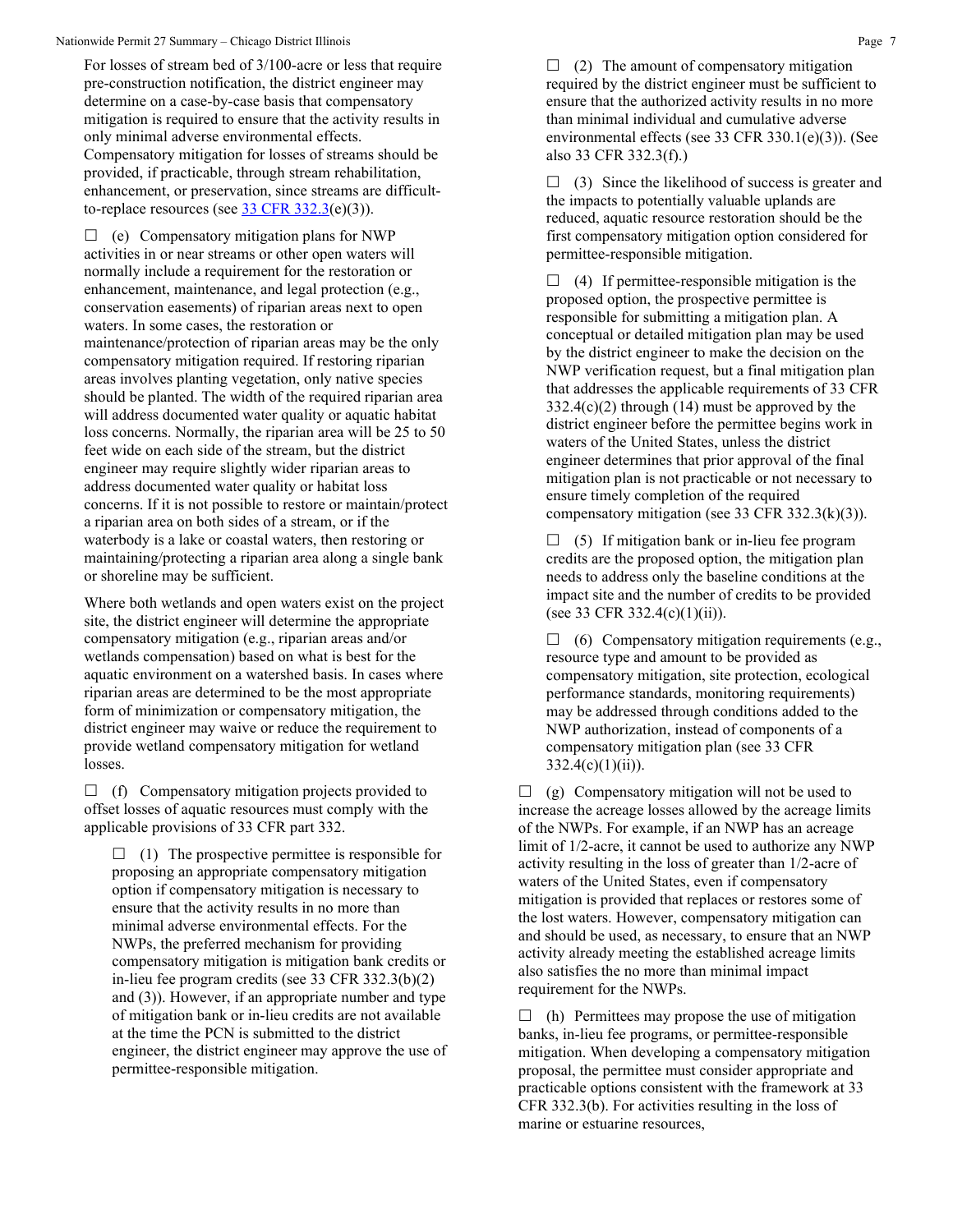permittee-responsible mitigation may be environmentally preferable if there are no mitigation banks or in-lieu fee programs in the area that have marine or estuarine credits available for sale or transfer to the permittee. For permittee-responsible mitigation, the special conditions of the NWP verification must clearly indicate the party or parties responsible for the implementation and performance of the compensatory mitigation project, and, if required, its long-term management.

 $\Box$  (i) Where certain functions and services of waters of the United States are permanently adversely affected by a regulated activity, such as discharges of dredged or fill material into waters of the United States that will convert a forested or scrub-shrub wetland to a herbaceous wetland in a permanently maintained utility line right-of-way, mitigation may be required to reduce the adverse environmental effects of the activity to the no more than minimal level.

 **24. Safety of Impoundment Structures**. To ensure that all impoundment structures are safely designed, the district engineer may require non-Federal applicants to demonstrate that the structures comply with established state dam safety criteria or have been designed by qualified persons. The district engineer may also require documentation that the design has been independently reviewed by similarly qualified persons, and appropriate modifications made to ensure safety.

## **25. Water Quality**.

 $\Box$  (a) Where the certifying authority (state, authorized tribe, or EPA, as appropriate) has not previously certified compliance of an NWP with CWA section 401, a CWA section 401 water quality certification for the proposed discharge must be obtained or waived (see [33 CFR](https://www.federalregister.gov/select-citation/2021/01/13/33-CFR-330.4)   $330.4(c)$  $330.4(c)$ ). If the permittee cannot comply with all of the conditions of a water quality certification previously issued by certifying authority for the issuance of the NWP, then the permittee must obtain a water quality certification or waiver for the proposed discharge in order for the activity to be authorized by an NWP.

 $\Box$  (b) If the NWP activity requires pre-construction notification and the certifying authority has not previously certified compliance of an NWP with CWA section 401, the proposed discharge is not authorized by an NWP until water quality certification is obtained or waived. If the certifying authority issues a water quality certification for the proposed discharge, the permittee must submit a copy of the certification to the district engineer. The discharge is not authorized by an NWP until the district engineer has notified the permittee that the water quality certification requirement has been satisfied by the issuance of a water quality certification or a waiver.

 $\Box$  (c) The district engineer or certifying authority may require additional water quality management measures to ensure that the authorized activity does not result in more than minimal degradation of water quality.

 **26. Coastal Zone Management**. In coastal states where an NWP has not previously received a state coastal zone management consistency concurrence, an individual state coastal zone management consistency concurrence must be obtained, or a presumption of concurrence must occur (see 33 CFR 330.4(d)). If the permittee cannot comply with all of the conditions of a coastal zone management consistency concurrence previously issued by the state, then the permittee must obtain an individual coastal zone management consistency concurrence or presumption of concurrence in order for the activity to be authorized by NWP. The district engineer or a state may require additional measures to ensure that the authorized activity is

 **27. Regional and Case-By-Case Conditions**. The activity must comply with any regional conditions that may have been added by the Division Engineer (see 33 CFR 330.4(e)) and with any case specific conditions added by the Corps or by the state, Indian Tribe, or U.S. EPA in its CWA section 401 Water Quality Certification, or by the state in its Coastal Zone Management Act consistency determination.

consistent with state coastal zone management requirements.

 **28. Use of Multiple Nationwide Permits**. The use of more than one NWP for a single and complete project is authorized, subject to the following restrictions:

 $\Box$  (a) If only one of the NWPs used to authorize the single and complete project has a specified acreage limit, the acreage loss of waters of the United States cannot exceed the acreage limit of the NWP with the highest specified acreage limit. For example, if a road crossing over tidal waters is constructed under NWP 14, with associated bank stabilization authorized by NWP 13, the maximum acreage loss of waters of the United States for the total project cannot exceed 1/3-acre.

 $\Box$  (b) If one or more of the NWPs used to authorize the single and complete project has specified acreage limits, the acreage loss of waters of the United States authorized by those NWPs cannot exceed their respective specified acreage limits. For example, if a commercial development is constructed under NWP 39, and the single and complete project includes the filling of an upland ditch authorized by NWP 46, the maximum acreage loss of waters of the United States for the commercial development under NWP 39 cannot exceed 1/2-acre, and the total acreage loss of waters of United States due to the NWP 39 and 46 activities cannot exceed 1 acre.

 **29. Transfer of Nationwide Permit Verifications**. If the permittee sells the property associated with a nationwide permit verification, the permittee may transfer the nationwide permit verification to the new owner by submitting a letter to the appropriate Corps district office to validate the transfer. A copy of the nationwide permit verification must be attached to the letter, and the letter must contain the following statement and signature:

"When the structures or work authorized by this nationwide permit are still in existence at the time the property is transferred, the terms and conditions of this nationwide permit, including any special conditions, will continue to be binding on the new owner(s) of the property.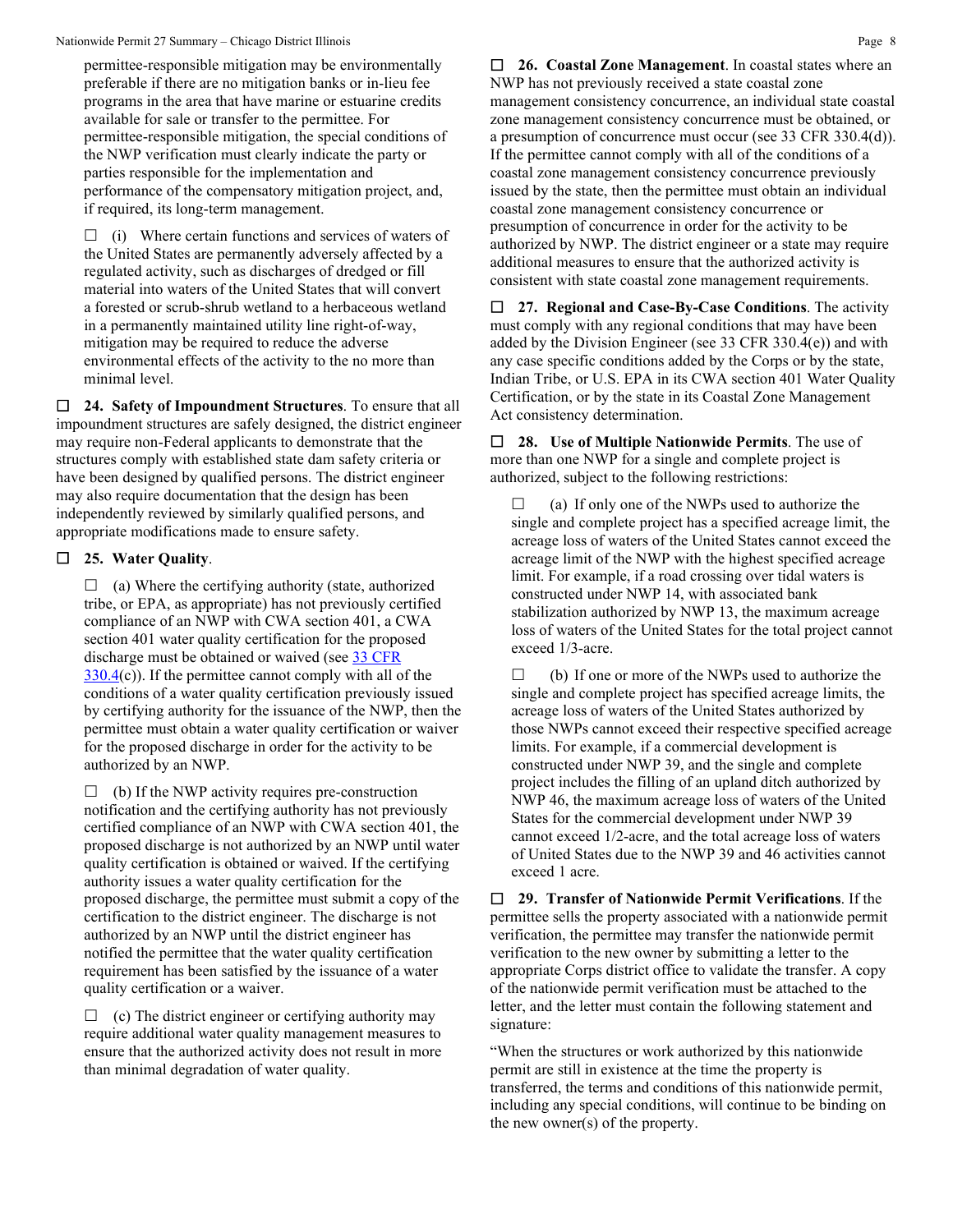To validate the transfer of this nationwide permit and the associated liabilities associated with compliance with its terms and conditions, have the transferee sign and date below."

(Transferee)

## (Date)

 **30. Compliance Certification**. Each permittee who receives an NWP verification letter from the Corps must provide a signed certification documenting completion of the authorized activity and implementation of any required compensatory mitigation. The success of any required permittee-responsible mitigation, including the achievement of ecological performance standards, will be addressed separately by the district engineer.

The Corps will provide the permittee the certification document with the NWP verification letter. The certification document will include:

 $\Box$  (a) A statement that the authorized activity was done in accordance with the NWP authorization, including any general, regional, or activity-specific conditions;

 $\Box$  (b) A statement that the implementation of any required compensatory mitigation was completed in accordance with the permit conditions. If credits from a mitigation bank or in-lieu fee program are used to satisfy the compensatory mitigation requirements, the certification must include the documentation required by 33 CFR 332.3(l)(3) to confirm that the permittee secured the appropriate number and resource type of credits; and

 $\Box$  (c) The signature of the permittee certifying the completion of the activity and mitigation.

The completed certification document must be submitted to the district engineer within 30 days of completion of the authorized activity or the implementation of any required compensatory mitigation, whichever occurs later.

 **31. Activities Affecting Structures or Works Built by the United States.** If an NWP activity also requires review by, or permission from, the Corps pursuant to 33 U.S.C. 408 because it will alter or temporarily or permanently occupy or use a U.S. Army Corps of Engineers (USACE) federally authorized Civil Works project (a "USACE project"), the prospective permittee must submit a pre-construction notification. See paragraph (b)(10) of general condition 32. An activity that requires section 408 permission and/or review is not authorized by NWP until the appropriate Corps office issues the section 408 permission or completes its review to alter, occupy, or use the USACE project, and the district engineer issues a written NWP verification.

# **32. Pre-Construction Notification**.

 $\Box$  (a) **Timing**. Where required by the terms of the NWP, the prospective permittee must notify the district engineer by submitting a pre-construction notification (PCN) as early as possible. The district engineer must determine if the PCN is complete within 30 calendar days of the date of receipt and, if the PCN is determined to be incomplete, notify the prospective permittee within that

30 day period to request the additional information necessary to make the PCN complete. The request must specify the information needed to make the PCN complete. As a general rule, district engineers will request additional information necessary to make the PCN complete only once. However, if the prospective permittee does not provide all of the requested information, then the district engineer will notify the prospective permittee that the PCN is still incomplete and the PCN review process will not commence until all of the requested information has been received by the district engineer. The prospective permittee shall not begin the activity until either:

 $\Box$  (1) He or she is notified in writing by the district engineer that the activity may proceed under the NWP with any special conditions imposed by the district or division engineer; or

 $\Box$  (2) 45 calendar days have passed from the district engineer's receipt of the complete PCN and the prospective permittee has not received written notice from the district or division engineer. However, if the permittee was required to notify the Corps pursuant to general condition 18 that listed species or critical habitat might be affected or are in the vicinity of the activity, or to notify the Corps pursuant to general condition 20 that the activity might have the potential to cause effects to historic properties, the permittee cannot begin the activity until receiving written notification from the Corps that there is "no effect" on listed species or "no potential to cause effects" on historic properties, or that any consultation required under Section 7 of the Endangered Species Act (see 33 CFR 330.4(f)) and/or section 106 of the National Historic Preservation Act (see 33 CFR 330.4(g)) has been completed. If the proposed activity requires a written waiver to exceed specified limits of an NWP, the permittee may not begin the activity until the district engineer issues the waiver. If the district or division engineer notifies the permittee in writing that an individual permit is required within 45 calendar days of receipt of a complete PCN, the permittee cannot begin the activity until an individual permit has been obtained. Subsequently, the permittee's right to proceed under the NWP may be modified, suspended, or revoked only in accordance with the procedure set forth in 33 CFR 330.5(d)(2).

 (b) **Contents of Pre-Construction Notification**. The PCN must be in writing and include the following information:

 $\Box$  (1) Name, address and telephone numbers of the prospective permittee;

 $\Box$  (2) Location of the proposed activity;

 $\Box$  (3) Identify the specific NWP or NWP(s) the prospective permittee wants to use to authorize the proposed activity;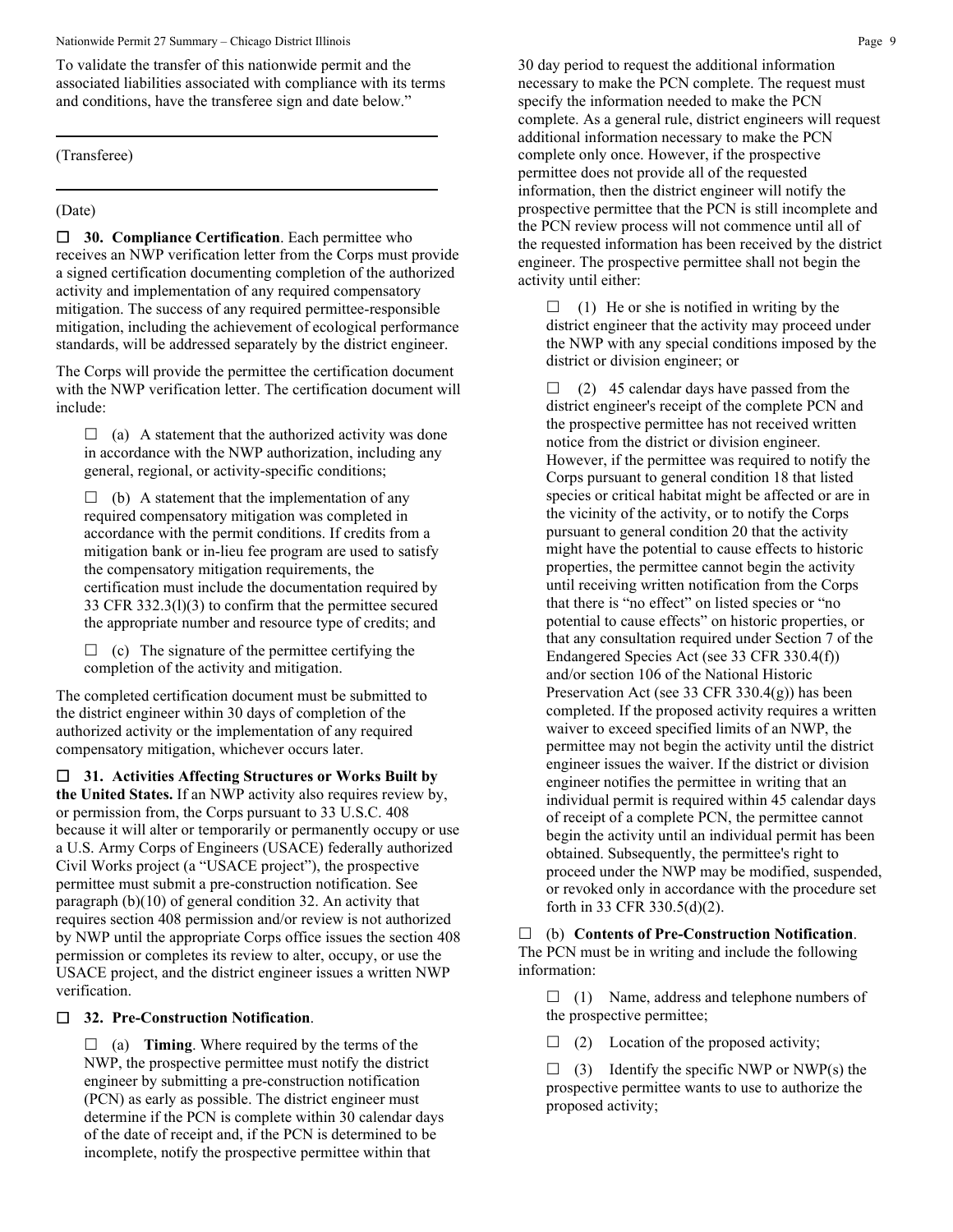$\Box$  (4) (i) A description of the proposed activity; the activity's purpose; direct and indirect adverse environmental effects the activity would cause, including the anticipated amount of loss of wetlands, other special aquatic sites, and other waters expected to result from the NWP activity, in acres, linear feet, or other appropriate unit of measure; a description of any proposed mitigation measures intended to reduce the adverse environmental effects caused by the proposed activity; and any other NWP(s), regional general permit(s), or individual permit(s) used or intended to be used to authorize any part of the proposed project or any related activity, including other separate and distant crossings for linear projects that require Department of the Army authorization but do not require pre-construction notification.The description of the proposed activity and any proposed mitigation measures should be sufficiently detailed to allow the district engineer to determine that the adverse environmental effects of the activity will be no more than minimal and to determine the need for compensatory mitigation or other mitigation measures.

 $\Box$  (ii) For linear projects where one or more single and complete crossings require preconstruction notification, the PCN must include the quantity of anticipated losses of wetlands, other special aquatic sites, and other waters for each single and complete crossing of those wetlands, other special aquatic sites, and other waters (including those single and complete crossings authorized by NWP but do not require PCNs). This information will be used by the district engineer to evaluate the cumulative adverse environmental effects of the proposed linear project, and does not change those non-PCN NWP activities into NWP PCNs.

 $\Box$  (iii) Sketches should be provided when necessary to show that the activity complies with the terms of the NWP. (Sketches usually clarify the activity and when provided results in a quicker decision. Sketches should contain sufficient detail to provide an illustrative description of the proposed activity (e.g., a conceptual plan), but do not need to be detailed engineering plans);

 $\Box$  (5) The PCN must include a delineation of wetlands, other special aquatic sites, and other waters, such as lakes and ponds, perennial, and intermittent, on the project site. Wetland delineations must be prepared in accordance with the current method required by the Corps. The permittee may ask the Corps to delineate the special aquatic sites and other waters on the project site, but there may be a delay if the Corps does the delineation, especially if the project site is large or contains many wetlands, other special aquatic sites, and other waters. Furthermore, the 45-day period will not start until the delineation has been submitted to or completed by the Corps, as appropriate;

 $\Box$  (6) If the proposed activity will result in the loss of greater than 1/10-acre of wetlands or 3/100 acre of stream bed and a PCN is required, the prospective permittee must submit a statement describing how the mitigation requirement will be satisfied, or explaining why the adverse environmental effects are no more than minimal and why compensatory mitigation should not be required. As an alternative, the prospective permittee may submit a conceptual or detailed mitigation plan.

 $\Box$  (7) For non-federal permittees, if any listed species (or species proposed for listing) or designated critical habitat (or critical habitat proposed for such designation) might be affected or is in the vicinity of the activity, or if the activity is located in designated critical habitat (or critical habitat proposed for such designation), the PCN must include the name(s) of those endangered or threatened species (or species proposed for listing) that might be affected by the proposed activity or utilize the designated critical habitat (or critical habitat proposed for such designation) that might be affected by the proposed activity. For NWP activities that require pre-construction notification, Federal permittees must provide documentation demonstrating compliance with the Endangered Species Act;

 $\Box$  (8) For non-federal permittees, if the NWP activity might have the potential to cause effects to a historic property listed on, determined to be eligible for listing on, or potentially eligible for listing on, the National Register of Historic Places, the PCN must state which historic property might have the potential to be affected by the proposed activity or include a vicinity map indicating the location of the historic property. For NWP activities that require preconstruction notification, Federal permittees must provide documentation demonstrating compliance with section 106 of the National Historic Preservation Act;

 $\Box$  (9) For an activity that will occur in a component of the National Wild and Scenic River System, or in a river officially designated by Congress as a "study river" for possible inclusion in the system while the river is in an official study status, the PCN must identify the Wild and Scenic River or the "study river" (see general condition 16); and

 $\Box$  (10) For an NWP activity that requires permission from, or review by, the Corps pursuant to 33 U.S.C. 408 because it will alter or temporarily or permanently occupy or use a U.S. Army Corps of Engineers federally authorized civil works project, the pre-construction notification must include a statement confirming that the project proponent has submitted a written request for section 408 permission from, or review by, the Corps office having jurisdiction over that USACE project.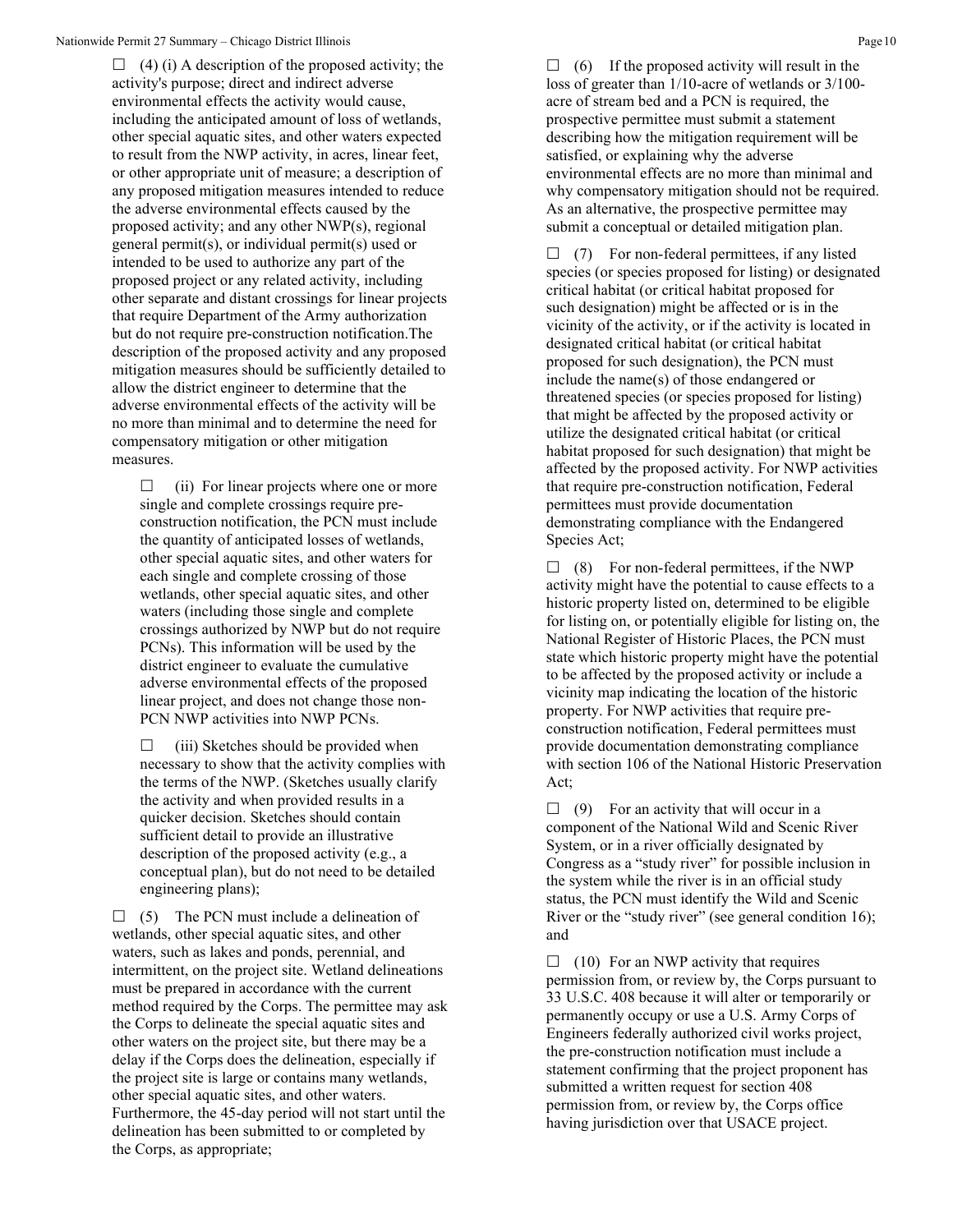(c) **Form of Pre-Construction Notification.** The nationwide permit pre-construction notification form (Form ENG 6082) should be used for NWP PCNs. A letter containing the required information may also be used. Applicants may provide electronic files of PCNs and supporting materials if the district engineer has established tools and procedures for electronic submittals.

### (d) **Agency Coordination**:

 $\Box$  (1) The district engineer will consider any comments from Federal and state agencies concerning the proposed activity's compliance with the terms and conditions of the NWPs and the need for mitigation to reduce the activity's adverse environmental effects so that they are no more than minimal.

 $\Box$  (2) Agency coordination is required for:

i) All NWP activities that require preconstruction notification and result in the loss of greater than 1/2-acre of waters of the United States;

ii) NWP 13 activities in excess of 500 linear feet, fills greater than one cubic yard per running foot, or involve discharges of dredged or fill material into special aquatic sites; and

(iii) NWP 54 activities in excess of 500 linear feet, or that extend into the waterbody more than 30 feet from the mean low water line in tidal waters or the ordinary high water mark in the Great Lakes.

 $\Box$  (3) When agency coordination is required, the district engineer will immediately provide (e.g., via email, facsimile transmission, overnight mail, or other expeditious manner) a copy of the complete PCN to the appropriate Federal or state offices (FWS, state natural resource or water quality agency, EPA, and, if appropriate, the NMFS). With the exception of NWP 37, these agencies will have 10 calendar days from the date the material is transmitted to notify the district engineer via telephone, facsimile transmission, or email that they intend to provide substantive, site-specific comments. The comments must explain why the agency believes the adverse environmental effects will be more than minimal. If so contacted by an agency, the district engineer will wait an additional 15 calendar days before making a decision on the pre-construction notification. The district engineer will fully consider agency comments received within the specified time frame concerning the proposed activity's compliance with the terms and conditions of the NWPs, including the need for mitigation to ensure that the net adverse environmental effects of the proposed activity are no more than minimal. The district engineer will provide no response to the resource agency, except as provided below. The district engineer will indicate in the administrative record associated with each preconstruction notification that the resource agencies' concerns were considered. For NWP 37, the

emergency watershed protection and rehabilitation activity may proceed immediately in cases where there is an unacceptable hazard to life or a significant loss of property or economic hardship will occur. The district engineer will consider any comments received to decide whether the NWP 37 authorization should be modified, suspended, or revoked in accordance with the procedures at 33 CFR 330.5.

 $\Box$  (4) In cases of where the prospective permittee is not a Federal agency, the district engineer will provide a response to NMFS within 30 calendar days of receipt of any Essential Fish Habitat conservation recommendations, as required by section 305(b)(4)(B) of the Magnuson-Stevens Fishery Conservation and Management Act.

 $\Box$  (5) Applicants are encouraged to provide the Corps with either electronic files or multiple copies of pre-construction notifications to expedite agency coordination.

## **C. District Engineer's Decision**

 $\Box$  1. In reviewing the PCN for the proposed activity, the district engineer will determine whether the activity authorized by the NWP will result in more than minimal individual or cumulative adverse environmental effects or may be contrary to the public interest. If a project proponent requests authorization by a specific NWP, the district engineer should issue the NWP verification for that activity if it meets the terms and conditions of that NWP, unless he or she determines, after considering mitigation, that the proposed activity will result in more than minimal individual and cumulative adverse effects on the aquatic environment and other aspects of the public interest and exercises discretionary authority to require an individual permit for the proposed activity. For a linear project, this determination will include an evaluation of the single and complete crossings of waters of the United States that require PCNs to determine whether they individually satisfy the terms and conditions of the  $NWP(s)$ , as well as the cumulative effects caused by all of the crossings of waters of the United States authorized by NWP. If an applicant requests a waiver of an applicable limit, as provided for in NWPs 13, 36, or 54, the district engineer will only grant the waiver upon a written determination that the NWP activity will result in only minimal individual and cumulative adverse environmental effects.

 $\Box$  2. When making minimal adverse environmental effects determinations the district engineer will consider the direct and indirect effects caused by the NWP activity. He or she will also consider the cumulative adverse environmental effects caused by activities authorized by NWP and whether those cumulative adverse environmental effects are no more than minimal. The district engineer will also consider site specific factors, such as the environmental setting in the vicinity of the NWP activity, the type of resource that will be affected by the NWP activity, the functions provided by the aquatic resources that will be affected by the NWP activity, the degree or magnitude to which the aquatic resources perform those functions, the extent that aquatic resource functions will be lost as a result of the NWP activity (e.g., partial or complete loss), the duration of the adverse effects (temporary or permanent),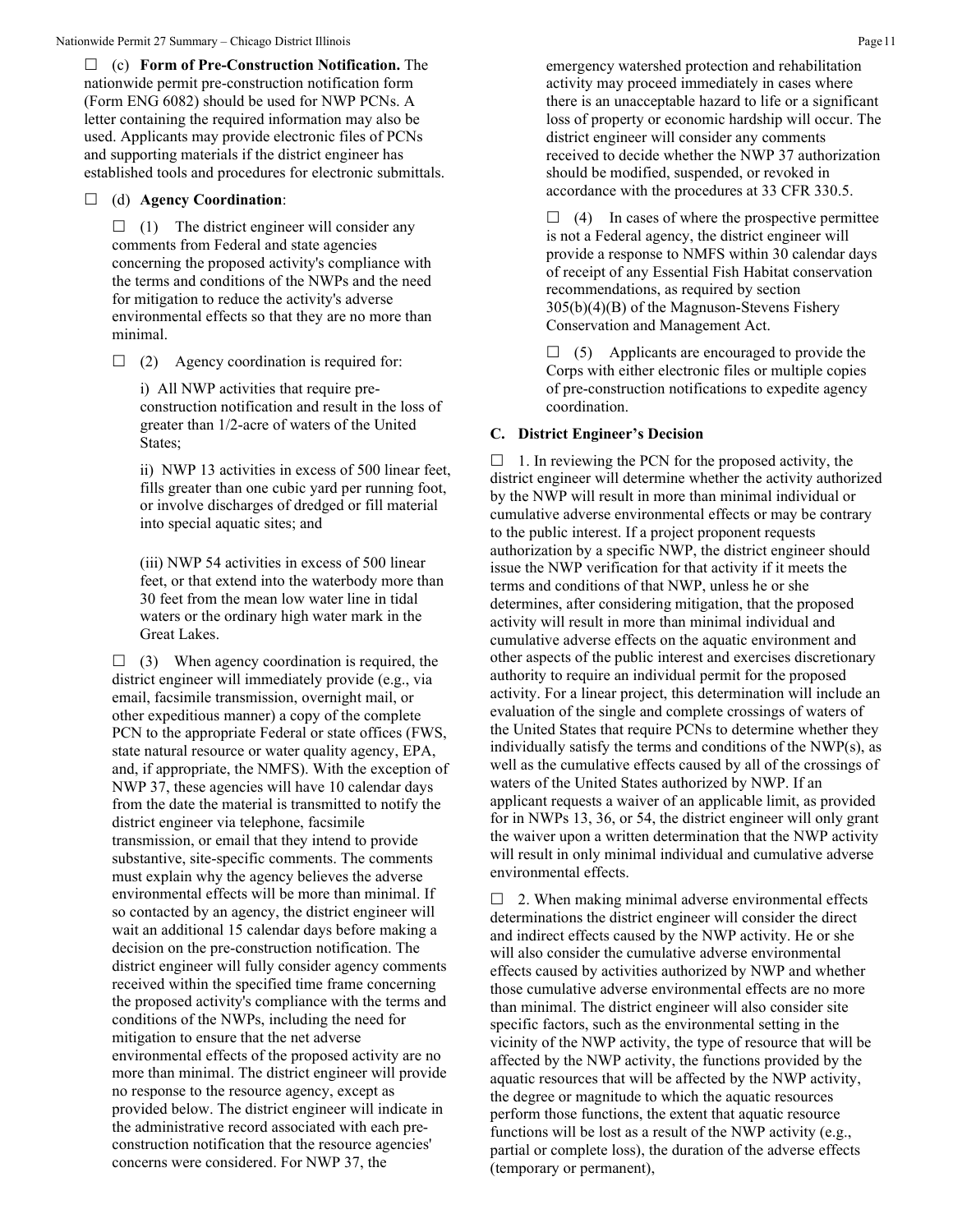the importance of the aquatic resource functions to the region (e.g., watershed or ecoregion), and mitigation required by the district engineer. If an appropriate functional or condition assessment method is available and practicable to use, that assessment method may be used by the district engineer to assist in the minimal adverse environmental effects determination. The district engineer may add case-specific special conditions to the NWP authorization to address sitespecific environmental concerns.

 $\Box$  3. If the proposed activity requires a PCN and will result in a loss of greater than 1/10-acre of wetlands or 3/100 acre of stream bed, the prospective permittee should submit a mitigation proposal with the PCN. Applicants may also propose compensatory mitigation for NWP activities with smaller impacts, or for impacts to other types of waters. The district engineer will consider any proposed compensatory mitigation or other mitigation measures the applicant has included in the proposal in determining whether the net adverse environmental effects of the proposed activity are no more than minimal. The compensatory mitigation proposal may be either conceptual or detailed. If the district engineer determines that the activity complies with the terms and conditions of the NWP and that the adverse environmental effects are no more than minimal, after considering mitigation, the district engineer will notify the permittee and include any activity-specific conditions in the NWP verification the district engineer deems necessary. Conditions for compensatory mitigation requirements must comply with the appropriate provisions at  $33$  CFR  $332.3$ (k). The district engineer must approve the final mitigation plan before the permittee commences work in waters of the United States, unless the district engineer determines that prior approval of the final mitigation plan is not practicable or not necessary to ensure timely completion of the required compensatory mitigation. If the prospective permittee elects to submit a compensatory mitigation plan with the PCN, the district engineer will expeditiously review the proposed compensatory mitigation plan. The district engineer must review the proposed compensatory mitigation plan within 45 calendar days of receiving a complete PCN and determine whether the proposed mitigation would ensure that the NWP activity results in no more than minimal adverse environmental effects. If the net adverse environmental effects of the NWP activity (after consideration of the mitigation proposal) are determined by the district engineer to be no more than minimal, the district engineer will provide a timely written response to the applicant. The response will state that the NWP activity can proceed under the terms and conditions of the NWP, including any activity-specific conditions added to the NWP authorization by the district engineer.

 $\Box$  4. If the district engineer determines that the adverse environmental effects of the proposed activity are more than minimal, then the district engineer will notify the applicant either: (a) That the activity does not qualify for authorization under the NWP and instruct the applicant on the procedures to seek authorization under an individual permit; (b) that the activity is authorized under the NWP subject to the applicant's submission of a mitigation plan that would reduce the adverse environmental effects so that they are no more than minimal; or (c) that the activity is authorized under the NWP with specific modifications or conditions.

Where the district engineer determines that mitigation is required to ensure no more than minimal adverse environmental effects, the activity will be authorized within the 45-day PCN period (unless additional time is required to comply with general conditions 18, 20, and/or 31), with activity-specific conditions that state the mitigation requirements. The authorization will include the necessary conceptual or detailed mitigation plan or a requirement that the applicant submit a mitigation plan that would reduce the adverse environmental effects so that they are no more than minimal. When compensatory mitigation is required, no work in waters of the United States may occur until the district engineer has approved a specific mitigation plan or has determined that prior approval of a final mitigation plan is not practicable or not necessary to ensure timely completion of the required compensatory mitigation.

### D. **Further Information**

1. District engineers have authority to determine if an activity complies with the terms and conditions of an NWP.

2. NWPs do not obviate the need to obtain other federal, state, or local permits, approvals, or authorizations required by law.

3. NWPs do not grant any property rights or exclusive privileges.

4. NWPs do not authorize any injury to the property or rights of others.

5. NWPs do not authorize interference with any existing or proposed Federal project (see general condition 31).

### E. **Definitions**

**Best management practices (BMPs)**: Policies, practices, procedures, or structures implemented to mitigate the adverse environmental effects on surface water quality resulting from development. BMPs are categorized as structural or nonstructural.

**Compensatory mitigation**: The restoration (re-establishment or rehabilitation), establishment (creation), enhancement, and/or in certain circumstances preservation of aquatic resources for the purposes of offsetting unavoidable adverse impacts which remain after all appropriate and practicable avoidance and minimization has been achieved.

**Currently serviceable**: Useable as is or with some maintenance, but not so degraded as to essentially require reconstruction.

**Direct effects**: Effects that are caused by the activity and occur at the same time and place.

**Discharge**: The term "discharge" means any discharge of dredged or fill material into waters of the United States.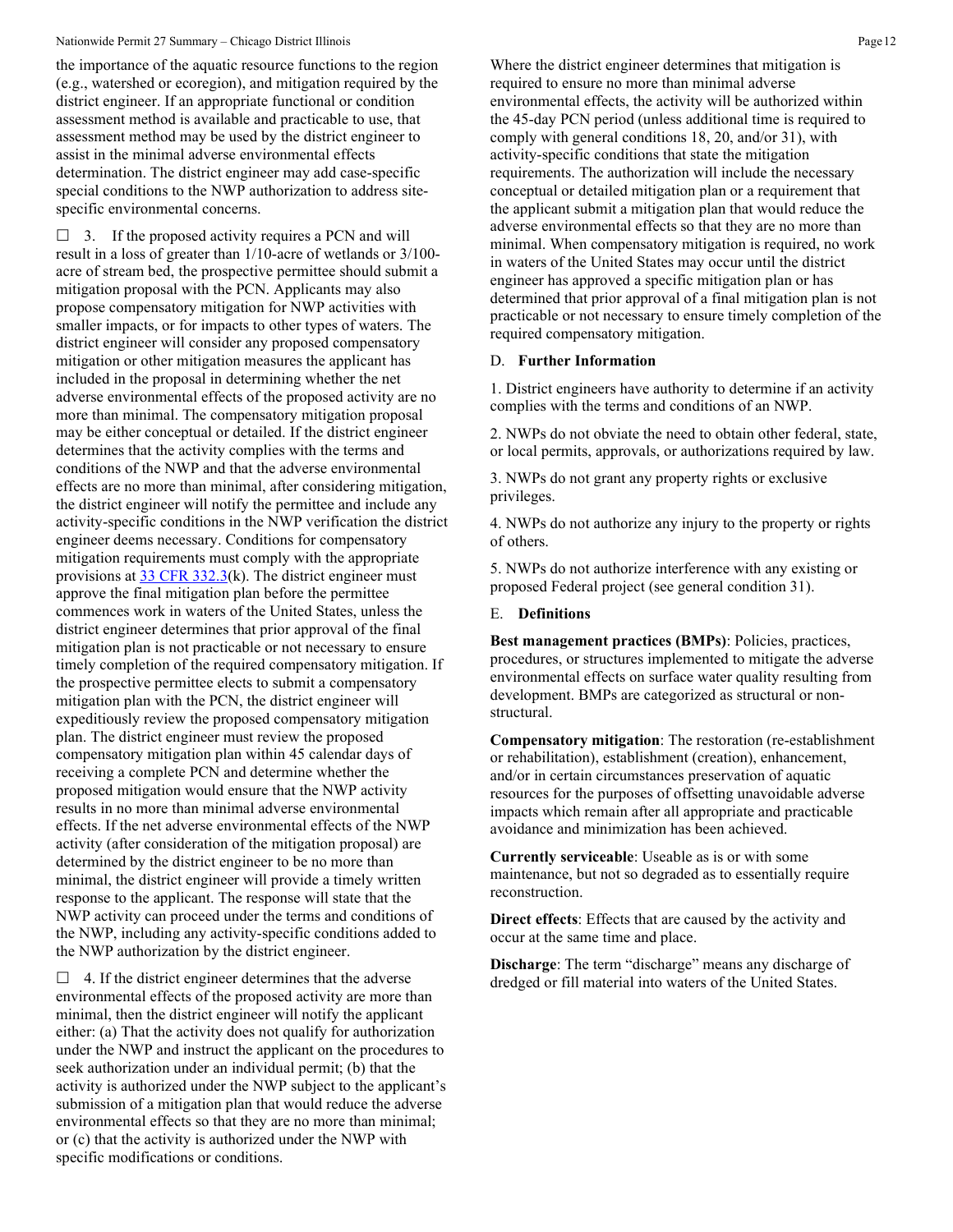**Ecological reference:** A model used to plan and design an aquatic habitat and riparian area restoration, enhancement, or establishment activity under NWP 27. An ecological reference may be based on the structure, functions, and dynamics of an aquatic habitat type or a riparian area type that currently exists in the region where the proposed NWP 27 activity is located. Alternatively, an ecological reference may be based on a conceptual model for the aquatic habitat type or riparian area type to be restored, enhanced, or established as a result of the proposed NWP 27 activity. An ecological reference takes into account the range of variation of the aquatic habitat type or riparian area type in the region.

**Enhancement**: The manipulation of the physical, chemical, or biological characteristics of an aquatic resource to heighten, intensify, or improve a specific aquatic resource function(s). Enhancement results in the gain of selected aquatic resource function(s), but may also lead to a decline in other aquatic resource function(s). Enhancement does not result in a gain in aquatic resource area.

**Establishment (creation):** The manipulation of the physical, chemical, or biological characteristics present to develop an aquatic resource that did not previously exist at an upland site. Establishment results in a gain in aquatic resource area.

**High Tide Line**: The line of intersection of the land with the water's surface at the maximum height reached by a rising tide. The high tide line may be determined, in the absence of actual data, by a line of oil or scum along shore objects, a more or less continuous deposit of fine shell or debris on the foreshore or berm, other physical markings or characteristics, vegetation lines, tidal gages, or other suitable means that delineate the general height reached by a rising tide. The line encompasses spring high tides and other high tides that occur with periodic frequency but does not include storm surges in which there is a departure from the normal or predicted reach of the tide due to the piling up of water against a coast by strong winds such as those accompanying a hurricane or other intense storm.

**Historic Property**: Any prehistoric or historic district, site (including archaeological site), building, structure, or other object included in, or eligible for inclusion in, the National Register of Historic Places maintained by the Secretary of the Interior. This term includes artifacts, records, and remains that are related to and located within such properties. The term includes properties of traditional religious and cultural importance to an Indian tribe or Native Hawaiian organization and that meet the National Register criteria (36 CFR part 60).

**Independent utility**: A test to determine what constitutes a single and complete non-linear project in the Corps Regulatory Program. A project is considered to have independent utility if it would be constructed absent the construction of other projects in the project area. Portions of a multi-phase project that depend upon other phases of the project do not have independent utility. Phases of a project that would be constructed even if the other phases were not built can be considered as separate single and complete projects with independent utility.

**Indirect effects**: Effects that are caused by the activity and are later in time or farther removed in distance, but are still reasonably foreseeable.

**Loss of waters of the United States**: Waters of the United States that are permanently adversely affected by filling, flooding, excavation, or drainage because of the regulated activity. The loss of stream bed includes the acres of stream bed that are permanently adversely affected by filling or excavation because of the regulated activity. Permanent adverse effects include permanent discharges of dredged or fill material that change an aquatic area to dry land, increase the bottom elevation of a waterbody, or change the use of a waterbody. The acreage of loss of waters of the United States is a threshold measurement of the impact to jurisdictional waters for determining whether a project may qualify for an NWP; it is not a net threshold that is calculated after considering compensatory mitigation that may be used to offset losses of aquatic functions and services. Waters of the United States temporarily filled, flooded, excavated, or drained, but restored to pre-construction contours and elevations after construction, are not included in the measurement of loss of waters of the United States. Impacts resulting from activities that do not require Department of the Army authorization, such as activities eligible for exemptions under section 404(f) of the Clean Water Act, are not considered when calculating the loss of waters of the United States.

**Navigable waters:** Waters subject to section 10 of the Rivers and Harbors Act of 1899. These waters are defined at 33 CFR part 329.

**Non-tidal wetland**: A non-tidal wetland is a wetland that is not subject to the ebb and flow of tidal waters. Non-tidal wetlands contiguous to tidal Start Printed Page 57394waters are located landward of the high tide line (i.e., spring high tide line).

**Open water:** For purposes of the NWPs, an open water is any area that in a year with normal patterns of precipitation has water flowing or standing above ground to the extent that an ordinary high water mark can be determined. Aquatic vegetation within the area of flowing or standing water is either non-emergent, sparse, or absent. Vegetated shallows are considered to be open waters. Examples of "open waters" include rivers, streams, lakes, and ponds.

**Ordinary High Water Mark**: The term ordinary high water mark means that line on the shore established by the fluctuations of water and indicated by physical characteristics such as a clear, natural line impressed on the bank, shelving, changes in the character of soil, destruction of terrestrial vegetation, the presence of litter and debris, or other appropriate means that consider the characteristics of the surrounding areas.

**Perennial stream**: A perennial stream has surface water flowing continuously year-round during a typical year.

**Practicable**: Available and capable of being done after taking into consideration cost, existing technology, and logistics in light of overall project purposes.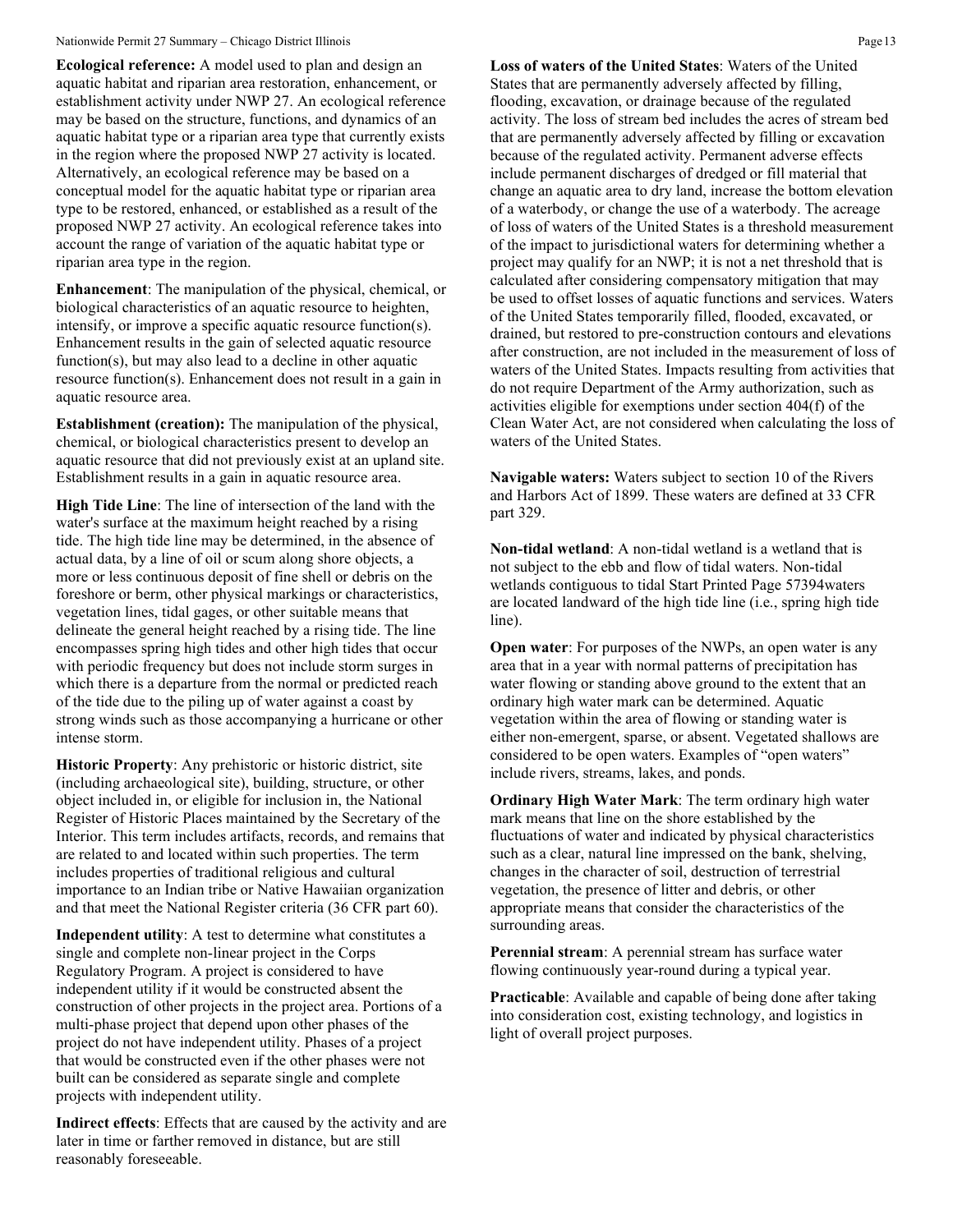**Pre-construction notification:** A request submitted by the project proponent to the Corps for confirmation that a particular activity is authorized by nationwide permit. The request may be a permit application, letter, or similar document that includes information about the proposed work and its anticipated environmental effects. Pre-construction notification may be required by the terms and conditions of a nationwide permit, or by regional conditions. A preconstruction notification may be voluntarily submitted in cases where pre-construction notification is not required and the project proponent wants confirmation that the activity is authorized by nationwide permit.

**Preservation**: The removal of a threat to, or preventing the decline of, aquatic resources by an action in or near those aquatic resources. This term includes activities commonly associated with the protection and maintenance of aquatic resources through the implementation of appropriate legal and physical mechanisms. Preservation does not result in a gain of aquatic resource area or functions.

**Re-establishment**: The manipulation of the physical, chemical, or biological characteristics of a site with the goal of returning natural/historic functions to a former aquatic resource. Re-establishment results in rebuilding a former aquatic resource and results in a gain in aquatic resource area and functions.

**Rehabilitation**: The manipulation of the physical, chemical, or biological characteristics of a site with the goal of repairing natural/historic functions to a degraded aquatic resource. Rehabilitation results in a gain in aquatic resource function, but does not result in a gain in aquatic resource area.

**Restoration**: The manipulation of the physical, chemical, or biological characteristics of a site with the goal of returning natural/historic functions to a former or degraded aquatic resource. For the purpose of tracking net gains in aquatic resource area, restoration is divided into two categories: Reestablishment and rehabilitation.

**Riffle and pool complex**: Riffle and pool complexes are special aquatic sites under the 404(b)(1) Guidelines. Riffle and pool complexes sometimes characterize steep gradient sections of streams. Such stream sections are recognizable by their hydraulic characteristics. The rapid movement of water over a course substrate in riffles results in a rough flow, a turbulent surface, and high dissolved oxygen levels in the water. Pools are deeper areas associated with riffles. A slower stream velocity, a streaming flow, a smooth surface, and a finer substrate characterize pools.

**Riparian areas**: Riparian areas are lands next to streams, lakes, and estuarine-marine shorelines. Riparian areas are transitional between terrestrial and aquatic ecosystems, through which surface and subsurface hydrology connects riverine, lacustrine, estuarine, and marine waters with their adjacent wetlands, non-wetland waters, or uplands. Riparian areas provide a variety of ecological functions and services and help improve or maintain local water quality. (See general condition 23.)

**Shellfish seeding**: The placement of shellfish seed and/or suitable substrate to increase shellfish production. Shellfish seed consists of immature individual shellfish or individual shellfish attached to shells or shell fragments (i.e., spat on shell). Suitable substrate may consist of shellfish shells, shell fragments, or other appropriate materials placed into waters for shellfish habitat.

**Single and complete linear project:** A linear project is a project constructed for the purpose of getting people, goods, or services from a point of origin to a terminal point, which often involves multiple crossings of one or more waterbodies at separate and distant locations. The term "single and complete project" is defined as that portion of the total linear project proposed or accomplished by one owner/developer or partnership or other association of owners/developers that includes all crossings of a single water of the United States (i.e., a single waterbody) at a specific location. For linear projects crossing a single or multiple waterbodies several times at separate and distant locations, each crossing is considered a single and complete project for purposes of NWP authorization. However, individual channels in a braided stream or river, or individual arms of a large, irregularly shaped wetland or lake, etc., are not separate waterbodies, and crossings of such features cannot be considered separately.

**Single and complete non-linear project**: For non-linear projects, the term "single and complete project" is defined at 33 CFR 330.2(i) as the total project proposed or accomplished by one owner/developer or partnership or other association of owners/developers. A single and complete non-linear project must have independent utility (see definition of "independent utility"). Single and complete non-linear projects may not be "piecemealed" to avoid the limits in an NWP authorization.

**Stormwater management:** Stormwater management is the mechanism for controlling stormwater runoff for the purposes of reducing downstream erosion, water quality degradation, and flooding and mitigating the adverse effects of changes in land use on the aquatic environment.

**Stormwater management facilities**: Stormwater management facilities are those facilities, including but not limited to, stormwater retention and detention ponds and best management practices, which retain water for a period of time to control runoff and/or improve the quality (i.e., by reducing the concentration of nutrients, sediments, hazardous substances and other pollutants) of stormwater runoff.

**Stream channelization**: The manipulation of a stream's course, condition, capacity, or location that causes more than minimal interruption of normal stream processes. channelized stream remains a water of the United States.

**Structure:** An object that is arranged in a definite pattern of organization. Examples of structures include, without limitation, any pier, boat dock, boat ramp, wharf, dolphin, weir, boom, breakwater, bulkhead, revetment, riprap, jetty, artificial island, artificial reef, permanent mooring structure, power transmission line, permanently moored floating vessel, piling, aid to navigation, or any other manmade obstacle or obstruction.